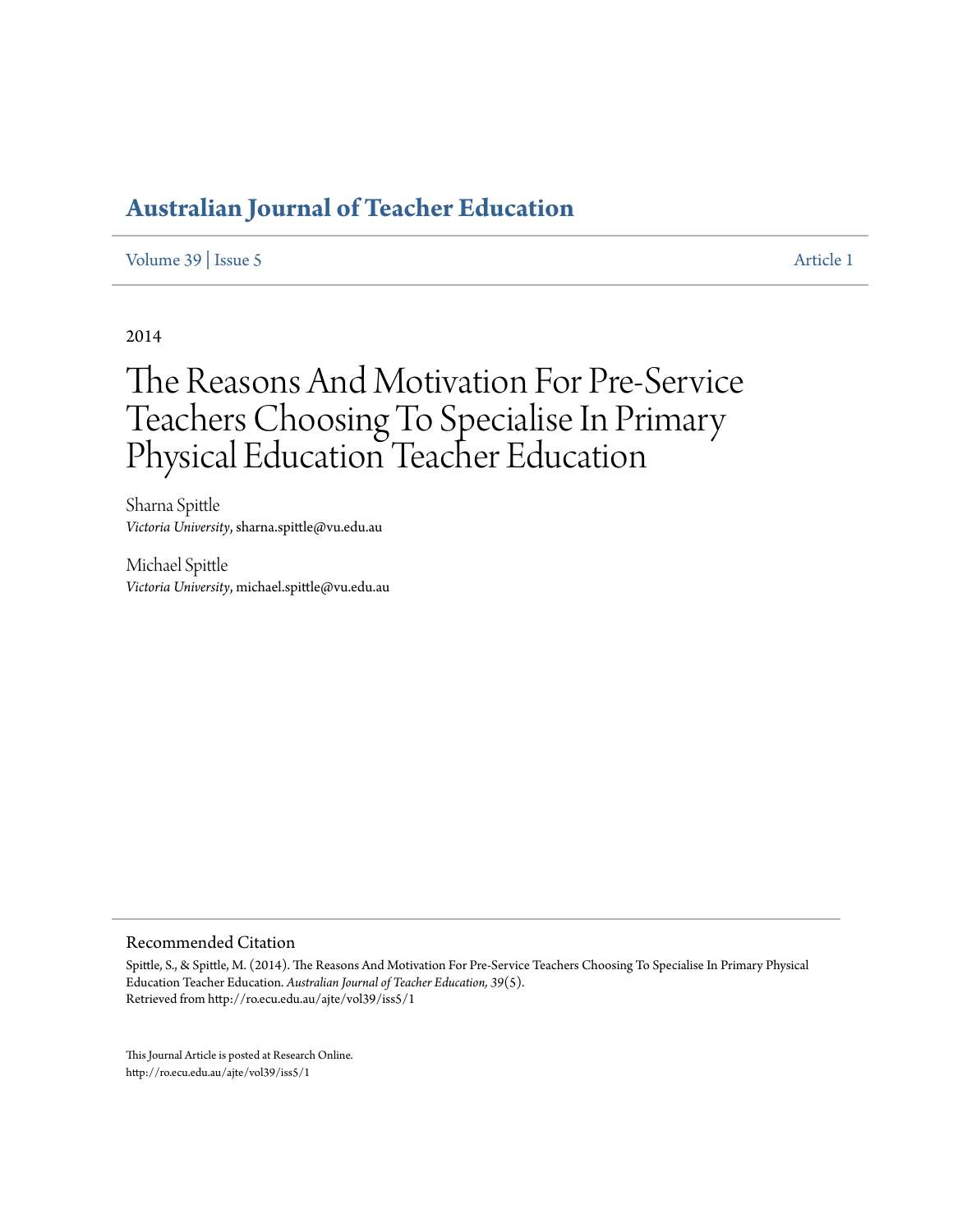# **The Reasons And Motivation For Pre-Service Teachers Choosing To Specialise In Primary Physical Education Teacher Education**

Sharna Spittle Michael Spittle

*Abstract: This study explored the reasons for pre-service teachers choosing to specialise in primary physical education and how these choices related to their motivation. Pre-service teachers who then elected to specialise in primary physical education (n = 248) completed the Attractors and Facilitators for Physical Education (AFPE) questionnaire and the Academic Motivation Scale (AMS). The main reasons for specialising in primary physical education were sport and physical activity, confident interpersonal service, and role models. Pre-service teachers who were also completing health as a teaching method reported lower perceived demand than preservice teachers who were completing other teaching methods. The strongest predictors of intrinsic motivation were choosing the specialisation because of confident interpersonal service, low perceived demand, and family reasons. The strongest predictors of extrinsic motivation were confident interpersonal service and low perceived demand reasons. The strongest predictors of amotivation were low perceived demand or low confident interpersonal service reasons.* 

# **Introduction**

Previous research in teacher education has sought to identify the reasons people choose to become physical education teachers (e.g., Dewar & Lawson, 1984; Hutchinson, 1993; Pooley, 1972; Templin, Woodford, & Mulling, 1982). These studies have focused largely on the socialisation process rather than motivation using an existing motivational model (Belka, Lawson, & Lipnickey, 1991; Dewar & Lawson, 1984; Moriera, Fox, & Sparkes, 2002; Richardson & Watt, 2006). Earlier socialisation studies have positioned the pre-service teacher in more passive ways, whereas more contemporary views have suggested that the pre-service teacher is more active in their socialisation into the profession (Stroot  $\&$ Ko, 2006). Socialisation studies have identified individual reasons for choosing to become a physical education teacher, rather than identifying common attractors and facilitators or underlying motivational constructs in choice of profession (Spittle, Jackson, & Casey, 2009). These attractors to and facilitators of physical education career choice have been labelled as motives in the literature (Richardson & Watt, 2006) but provide a description of the choices rather than identifying the psychological mediators of behavioural outcomes. Relatively little attention has been given to the motivation of physical education teachers (Moreira, et al., 2002), or more importantly the determinants of physical education teachers' motivation (Lindholm, 1997).

Existing motivational models could be included in a framework to explore the reasons for physical education career choice to provide for greater understanding of these choices. For example, self-determination theory (Deci & Ryan, 1985) could be applied as a motivational framework to explore these reasons and facilitators and how they impact on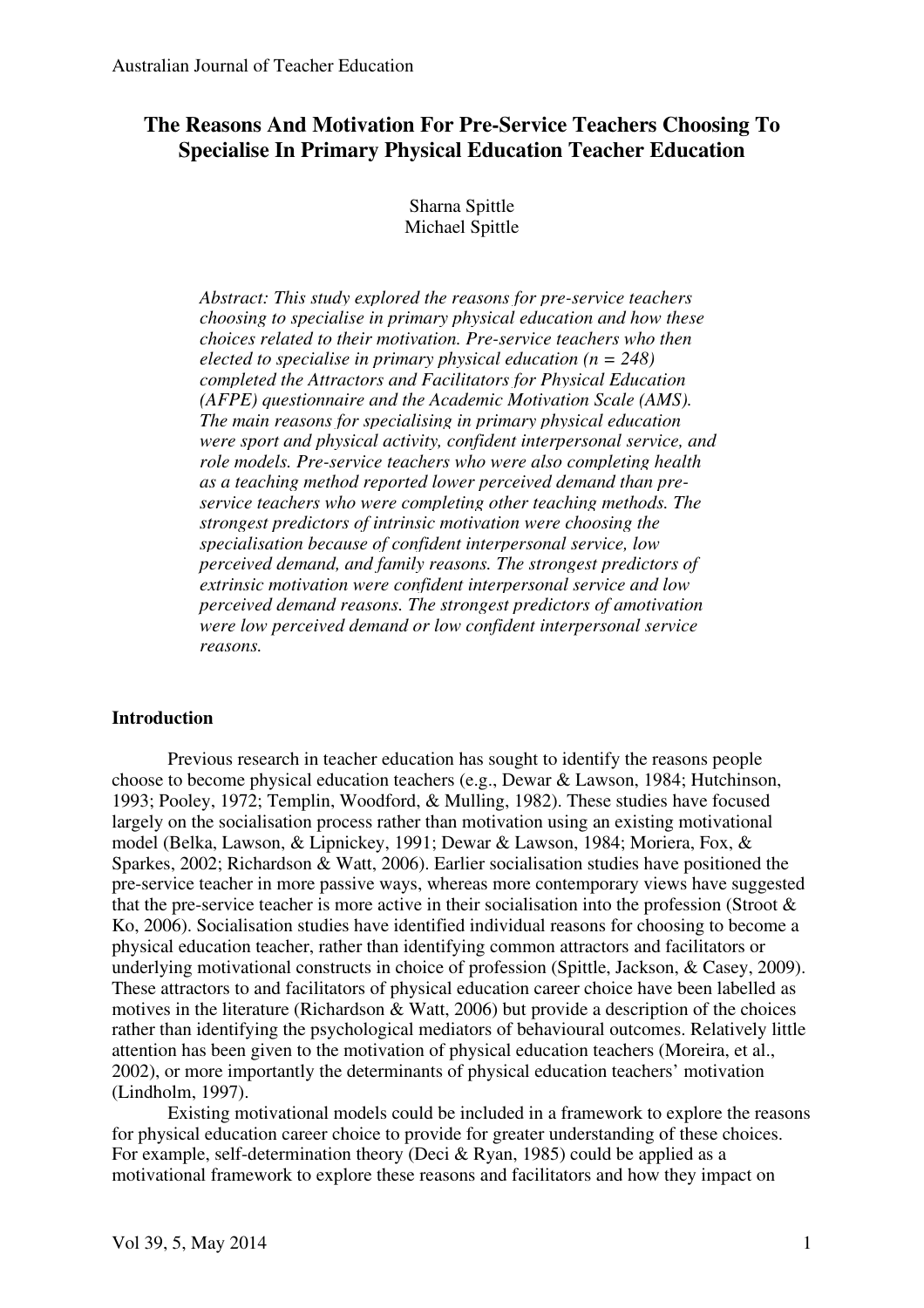motivation. Vallerand's (2000) hierarchical model of self-determination proposes that social factors influence psychological mediators, which influence motivation, which then influences behavioural outcomes. Such a framework would provide an approach to exploring attractors and facilitators to become a physical education teacher, but also how these factors influence motivation.

#### **Attractors and Facilitators**

There are a variety of reasons that can influence the decision to become a teacher (Lortie, 1975). For example, Osguthrope and Sanger (2013) reviewed applications for a preservice teaching course and found that the most commonly cited reasons for applying included making a difference in the lives of students, being a role model, teaching is a rewarding career, having a love of learning, and working with children. Research on preservice teacher's reasons for choice of a career in teaching highlight some consistently cited reasons (e.g., Book & Freeman, 1986; Brookhart & Freeman, 1992; Goodlad, 1984; Joseph & Green, 1986; Serow, Eaker, & Ciechalski, 1992; Watt & Richardson, 2007). The previous literature in physical education also highlights similar reasons for choice of physical education as a profession (e.g., Pooley, 1972; Templin, et al., 1982; Dewar & Lawson, 1984; Hutchinson, 1993; Richardson & Watt, 2005). These reasons identified in the literature can be conceived of as facilitators for and attractors to physical education teaching.

Using Dewar and Lawson (1984), Lortie (1975), and Lawson (1983) as a basis common attractors for teaching physical education can be classified: interpersonal (to work in a people focused occupation), service (to serve the community), continuation (to remain in the school system), time compatibility (to work in a job that provides time for personal pursuits), material benefits (for job security), desires to be physically active (not to be in sedentary work), and the desire to coach sport (use of the profession as a means to an end) (Hutchinson, 1993). These attractors can be understood in relation to self-determination theory as psychological mediators that relate to the fulfilment of needs (Vallerand, 2000).

Facilitators for choosing physical education teaching specifically include subjective warrant (belief that they are equipped to cope with the demands of teaching physical education), identification with teachers (to emulate a good teacher or be the antithesis of a bad teacher they identify with), family continuity and blocked aspirations (could not meet the demands of their preferred career) (Templin, et al., 1982). Most of these facilitators can be understood in terms of self-determination theory as contextual social factors (Vallerand, 2000), which facilitate entry into physical education (Templin, et al., 1982). Because it is conceived as a combination of task demands with self-perceptions (Richardson & Watt, 2006), subjective warrant best fits self-determination theory as a psychological mediator in fulfilling the need for perceived competence (Spittle, et al., 2009).

An exploration of these attractors and facilitators as reasons for becoming a physical education teacher by Spittle, Jackson, and Casey (2009) delimited these attractors and facilitators to five reasons for choosing to become a physical education teacher: confident interpersonal reasons (being confident and helping others), sport and physical activity (to be involved in sport and physical activity), low perceived demand (because it is easy), role models (to emulate a teacher, physical education teacher or other significant person), and family (because of family influence). The current study further investigated these five reasons with pre-service teachers who enrolled in a teacher education course and then elected to specialise in teaching primary school physical education.

#### **Motivation**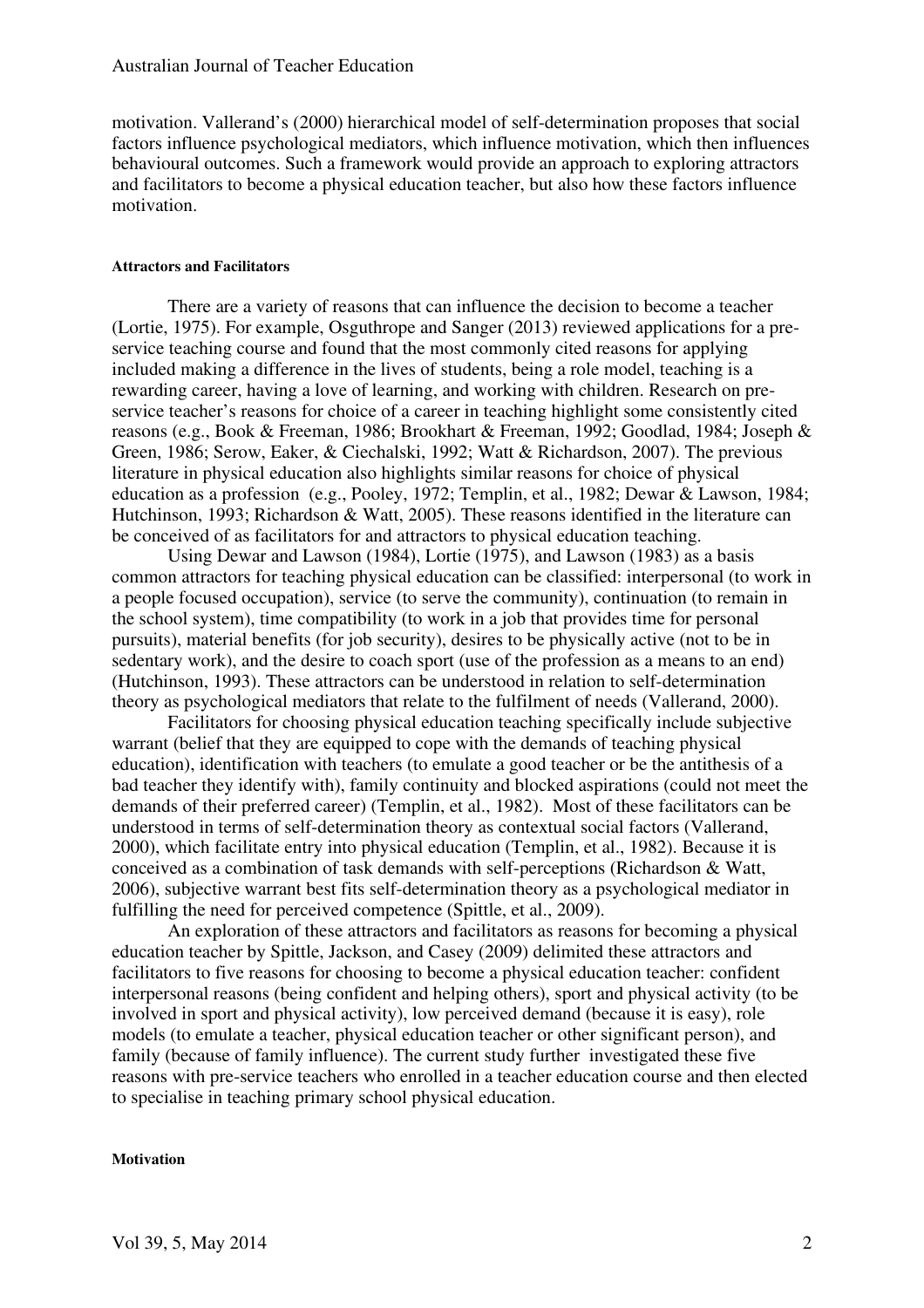## Australian Journal of Teacher Education

Motivation for teaching, and for choosing primary physical education teaching specifically, has rarely been explored using self-determination theory, but such a theoretical framework may be useful in understanding the reasons for this choice of specialisation and how they impact on motivation of pre-service teachers. This should provide for a much needed, comprehensive evaluation of the motivation of pre-service teachers in primary physical education in relation to their work and their career development (Moreira, Fox, & Sparkes, 2002). While some research has investigated teacher motivation and its influence on teacher engagement and behaviour, there is much less research on the motivation of preservice teachers and in particular the evolution of their motivational characteristics during their studies (Malmberg, 2006). Scarcity of research on the motivational characteristics of pre-service teachers specialising in physical education, and primary physical education specifically, is even more evident in the literature.

#### **Self-Determination Theory**

Self-determination theory posits that we exhibit differing types of motivation depending on the extent to which our behaviour is self-determined, and the subsequent manner in which it is regulated (Ryan & Deci, 2000). Self-determination is achieved when an individual perceives that they are the origin of their behaviour. Motivation can be divided into three categories based on the extent of self-determination: intrinsic motivation, extrinsic motivation, and amotivation (Deci & Ryan, 1985; Ryan & Deci, 2002).

Intrinsic motivation is demonstrated when an activity is undertaken out of interest, enjoyment, or inherent satisfaction (Ryan & Deci, 2002; Vallerand & Ratelle, 2002). Intrinsic motivation can be contextualised into three parts in order of decreasing self-determination: intrinsic motivation to know (a need or desire to understand and learn), intrinsic motivation toward accomplishments (behaviour undertaken to gain a sense of achievement and capability), and intrinsic motivation to experience stimulation (participating in an activity for pleasure or sensations that will be felt).

Extrinsic motivation relates to activities undertaken for reasons other than inherent interest in the activity (Deci & Ryan, 1985, Vallerand & Ratelle, 2002). Extrinsic motivation can be classified into four parts in order of decreasing self-determination: integration (activity is recognised as worthwhile and is integrated into the person's behaviour, but as a means to an end rather than for intrinsic pleasure), identification (activity is undertaken because it is identified as worthwhile for some reason), introjection (activity is governed by rewards and restrictions implemented by the individual themselves), and external regulation (activity is governed by rewards and restrictions are implemented by others). Amotivation is the lack of any self-determination (Vallerand & Ratelle, 2002).

Research about teaching using self-determination theory has indicated that motivation can influence teacher behaviour and student outcomes. For example, teachers who are selfdetermined through intrinsic motivation are more likely to support student autonomy, which can foster more intrinsic motivation in students (Pelletier, Seguin-Levesque, & Legault, 2002, Reeve, Bolt, & Cai, 1999). Intrinsic motivation is associated with several desirable outcomes in relation to academic achievement including greater creativity, flexibility, spontaneity, enjoyment, quality of work, increased attention, persistence, and study skills (Deci & Ryan, 1985). In physical education specifically, more self-determined motivation appears to be related to student persistence (Ntoumanis, 2005), effort (Ntoumanis, 2001), attempting challenging tasks (Standage, Duda, & Ntoumanis, 2005), and objective achievement (Boiche et al., 2008). Thus, there are good reasons for encouraging and maintaining the motivation of pre-service teachers, and for developing intrinsic motivation in particular.

A previous study by Spittle, et al. (2009) explored the choice of physical education teaching as a profession and the relationship of these choices with motivation using self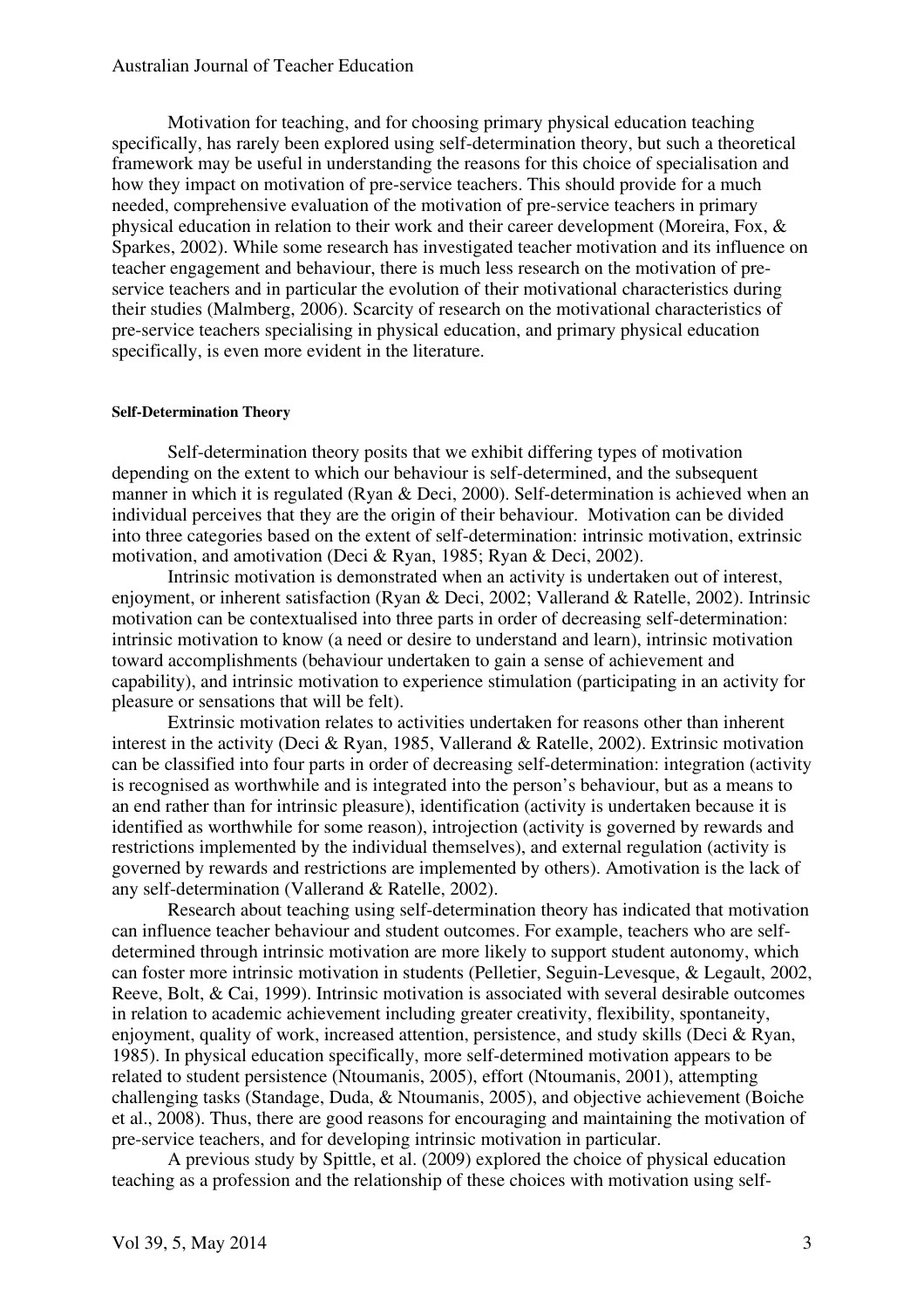determination theory. They developed the Attractors and Facilitators for Physical Education (AFPE) questionnaire, which was found to measure five reasons for choosing physical education as a profession and compared the reasons identified with motivation to study. Physical education pre-service teachers reported high to moderate extrinsic motivation (identified, interjected, and external regulation); moderate intrinsic motivation (to know, toward accomplishment, and to experience stimulation); and lower scores for amotivation. Females tended to have higher intrinsic and extrinsic motivation, whereas males reported higher levels of amotivation. Third year students had higher amotivation than other year levels. Confident interpersonal service reasons were the strongest predictor of intrinsic motivation, whereas sport and physical activity reasons were the strongest predictor of extrinsic motivation. Confident interpersonal service, sport and physical activity, and low perceived demand predicted amotivation. These findings provide evidence of the utility of self-determination theory as a framework for understanding the reasons for choice of physical education as a profession and for exploring how these choices influence motivation of preservice teachers.

Recognising the reasons for choosing physical education and understanding the associated motivational outcomes with these choices is important because the reasons and motives can influence outcomes for the pre-service teacher, but also the students that they come into contact with as teachers. The reasons and motives for choosing to teach and to specialise in physical education can also influence the way that teachers view themselves and their peers (Spittle, Petering, Kremer, & Spittle, 2011). Identifying choices and motivation behind teaching can influence teacher education programs and practices, as well as the design of curriculum to respond to pre-service teacher needs, expectations, and motives. These understandings may be used to develop educational approaches to enhance intrinsic motivation of pre-service teachers who have chosen to specialise in primary physical education. Appreciating these reasons and motives is also important from the perspective of teacher recruitment and career development, especially because teaching is a profession that struggles to attract and maintain new graduates, with estimated attrition rates of around 30% for new graduates within the first three years of commencing their career (O'Brien  $\&$ Goddard, 2006). These high attrition rates in teaching in general are also present in physical education teaching in Australia (Macdonald, Hutchins, & Madden, 1994).

Pre-service teachers who choose to specialise in primary physical education may have different reasons for selecting physical education as a specialisation than students who originally chose to study a physical education course. They have elected to specialise after enrolling to complete a general education degree and will not be able to register to teach physical education at secondary school. They may also have different motivation towards their study in physical education, because they chose teaching and then to specialise in physical education, rather than choosing to be a specialist physical educator.

In most cases, primary physical education specialists are accepted into a course to complete a general education degree such as a Bachelor of Education (P-12). Once accepted into the degree pre-service teachers often have a number of options with regard to what type of teachers they would like to be. Generally, a Bachelor of Education (P-12) provides an option for pre-service teachers to become what is known as a primary generalist teacher; this qualifies them to be a classroom teacher in a primary school. Options to become a more specialised teacher are also available with the teacher registration body requiring teachers to have two teaching methods. A variety of combinations are available, for example mathematics and primary physical education or health and English. As there are so many options available to pre-service teachers undertaking a Bachelor of Education (P-12) degree it is possible that many students are unsure about the type of teacher they would like to be or may change their mind once they are accepted into the course. Students who enrol in a secondary physical education degree have selected their specialisation before entry. Entry requirements into the courses can also differ with secondary physical education courses often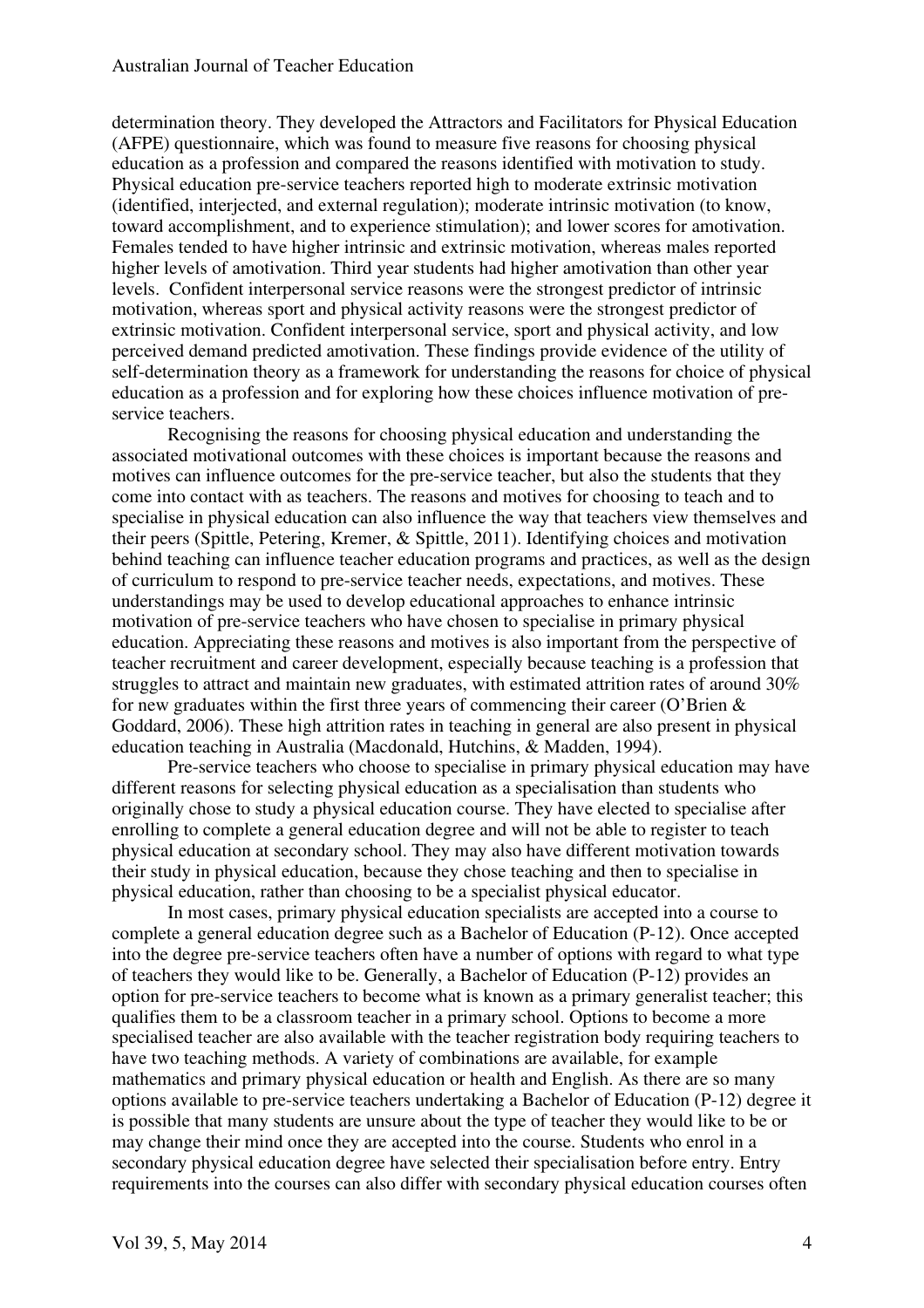having a higher set of entry criteria than Bachelor of Education (P-12) courses and a smaller intake of students.

Understanding the choice to become a primary physical education teacher is important because primary school physical education has been identified as being a highly influential factor in the development of positive health behaviours for students (Kirk, 2005; Morgan, 2005; Morgan & Burke, 2005). Quality physical education programs are needed in primary school as it is recognised as the ideal setting for the acquisition of movement skills, concepts and strategies that enable students to confidently and competently participate in a range of physical activities (ACARA, 2012).

Previous research has explored what attracts and facilitates individuals towards choosing a career as a secondary physical education teacher but little is known why individuals choose to become primary physical education teachers. The exploration of attractors and facilitators of primary physical education specialists may provide important answers as to why these individuals choose this career path.

# **Aims**

The aim of this study was to explore the attractors and facilitators of pre-service teachers choosing to specialise in primary physical education and determine how this related to their motivation to study in the course. Specifically this study aimed to:

- determine the attractors and facilitators and motivation levels of pre-service teachers choosing to specialise in primary physical education;
- explore differences in attractors and facilitators and motivation by gender, year level, course entry and other teaching methods;
- explore the relationship between the attractors and facilitators and pre-service teacher motivation; and
- determine how well the attractors and facilitators predicted motivation of pre-service teachers.

#### **Method Participants**

Students enrolled in a four-year Bachelor of Education (P-12) degree were invited to participate in this study. Pre-service teachers must choose two teaching methods to specialise in. All participants had elected to specialise in primary physical education (P-6), which involves undertaking a six unit major in physical education so that they can register to teach physical education in a primary school. The method does not enable them to register to teach physical education in a secondary school. A total of 248 pre-service teachers completed the questionnaires comprising 120 (48.4%) male and 128 (51.6%) female participants. The mean age of the participants was 21.24 years  $(SD = 2.99)$ . There were 60 (24.2%) first year, 105 (42.3%) second year, 74 (29.8%) third years and 9 (3.6%) fourth year students. Other teaching methods included health (n=158,  $63.7\%$ ), mathematics (n=15,  $6\%$ ), English (n=14, 5.6%), history (n=13, 5.2%), psychology (n=11, 4.4%), art (n=8, 3.2%), and information technology (n=5, 2%). The other 13 teaching methods had less than five participants each (n=24, 9.68%). Most students entered the course directly after completing their final year of high school (n=81, 32.7%), other students entered after completing a vocational education qualification ( $n=59, 23.8\%$ ), had taken a one or two year gap since completing their final year of high school (n=44, 17.7%), were mature age students (n=34, 13.7%), transferred from another course in the university  $(n=11, 4.4\%)$ , transferred from another university  $(n=10, 10)$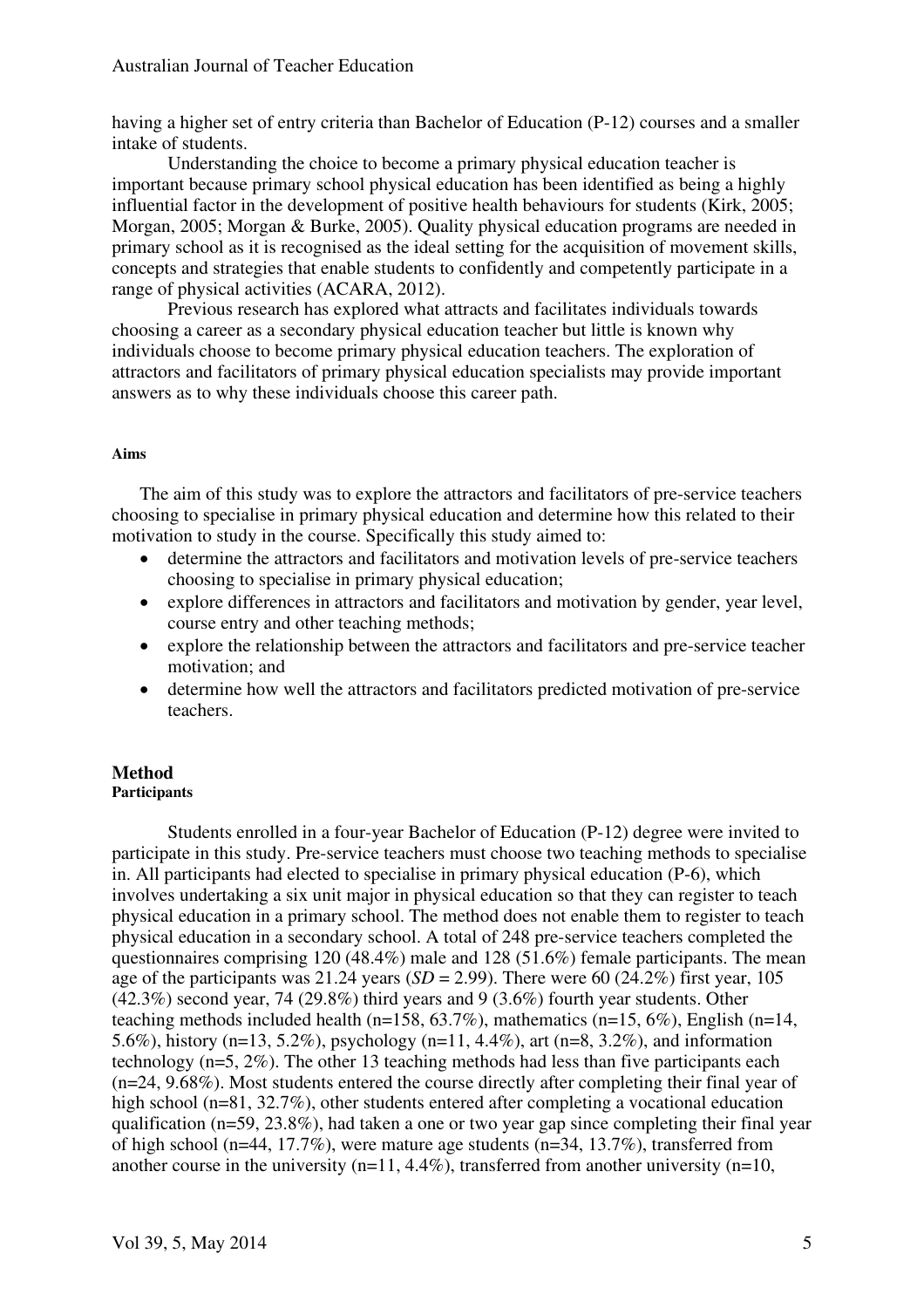4%), had a career change (n=7, 2.8%), or had completed another undergraduate degree (n=2,  $0.8\%$ ).

#### **Measures**

A questionnaire was used to measure demographic information, intrinsic motivation, extrinsic motivation, and amotivation, as well as attractors and facilitators for choosing primary physical education as a teaching method. The demographics form contained five questions which asked participants to indicate their gender, age, current year level, second teaching method, and method of entry into the degree they are currently enrolled in.

The Academic Motivation Scale (AMS) (Vallerand et al., 1992) is a measure of intrinsic, extrinsic and amotivation for going to 'college' or 'university'. The AMS consists of 28 Likert scale questions related to seven different subscales of motivation. Three subscales measure the various types of intrinsic motivation (to know, toward accomplishment, to experience stimulation), three measure various types of extrinsic motivation (identified, introjected, external regulation), and one measures amotivation. Vallerand et al. (1992) reported adequate temporal stability, with test re-test correlations of .71 to .83, and acceptable internal consistency with Cronbach's alpha values ranging from .83 to .86 with the exception of the identification subscale, which had a value of .62. Participants are asked to indicate to what extent each question corresponded to the reasons why they go to university/college from 1 (*does not correspond at all*) to 7 (*corresponds exactly*).

The Attractors and Facilitators for Physical Education (AFPE) questionnaire was developed by Spittle et al., (2009) to measure social and psychological mediators of motivation to teach physical education. The AFPE consists of 44 seven-point Likert questions based on attractors and facilitators identified in previous research in physical education and teaching (Pooley, 1972; Templin et al., 1982; Dewar & Lawson, 1984; Hutchinson, 1993; Richardson & Watt, 2005). Exploratory factor analysis identified five factors, which were confident interpersonal reasons (13 items), sport and physical activity (8 items), low perceived demand (15 items), role models (4 items), and family (4 items). All 44 items in the present study were related to the global stem "why do you want to become a primary physical education teacher?" For example, participants were asked to indicate how much they agreed on a scale of 1 (*not at all*) to 7 (*exactly*) with: "Because I am a people person" (confident, interpersonal service); "Because I want a sport related job" (sport and physical activity); "Because it was easy to get into the course" (low perceived demand); "Because I had a good physical education teacher at school" (role model); or "Teaching runs in our family" (family).

# **Procedure**

Students studying a Bachelor of Education (P-12) who had chosen primary physical education as a teaching method were invited to participate in the study. Participants were given a plain language statement and informed that their participation was voluntary and returning a completed questionnaire implied consent. The questionnaire took between 10 – 15 minutes to complete. A University Human Research Ethics Committee approved the study.

#### **Data Analysis**

Cronbach's alpha coefficients were calculated for each of the AFPE and AMS subscales to determine internal consistency. Independent samples t-tests were used to determine if there were any significant differences in attractors and facilitators and in motivation for gender, course entry method, or second teaching method. One-way analyses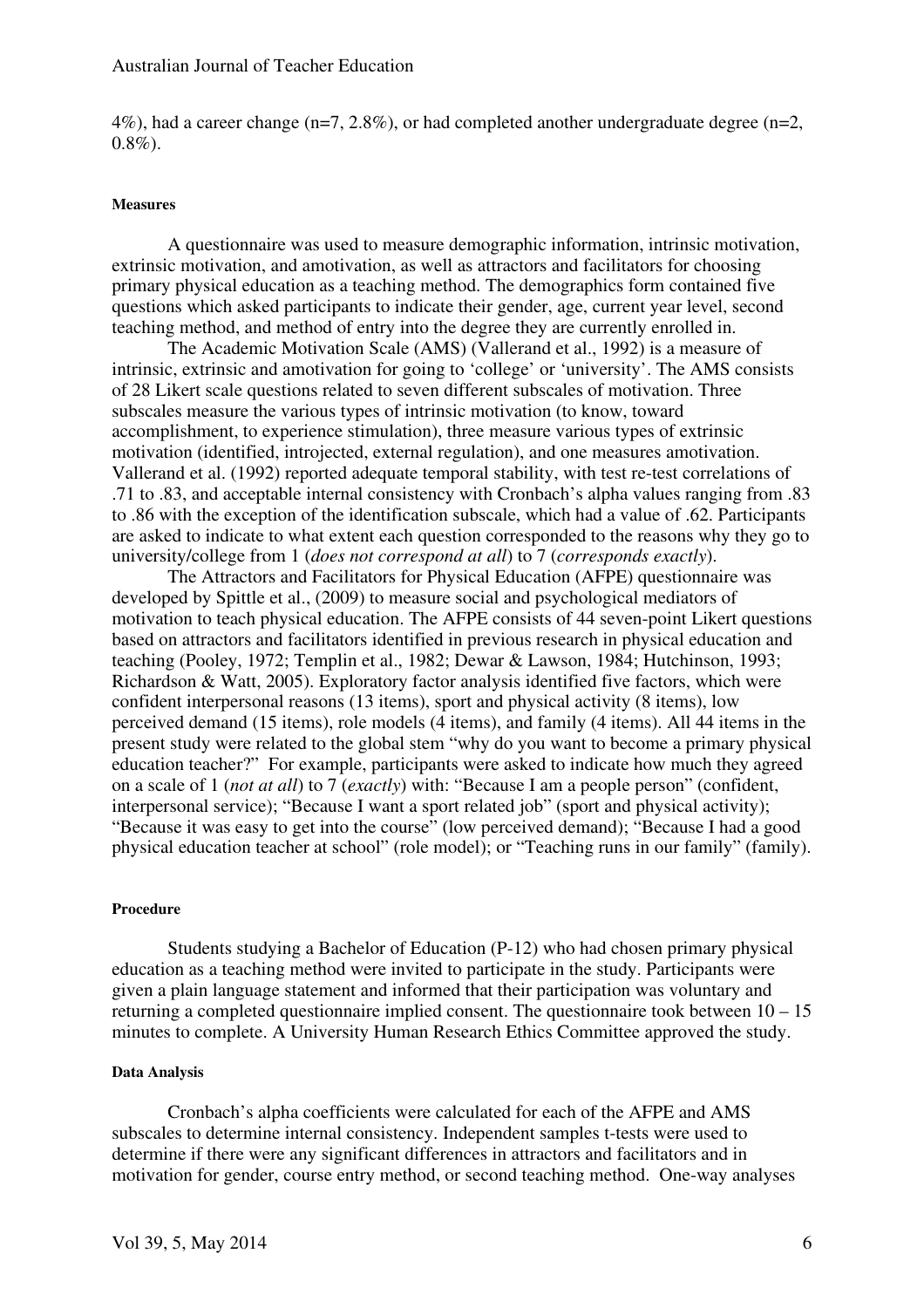of variance (ANOVAs) were used to determine if there were any significant differences in attractors and facilitators and in motivation for year level. Where significant differences were found, post hoc tests were employed to further investigate the nature of those differences.

Pearson correlations were calculated between attractors and facilitators of the AFPE and the seven motivation sub-scales of the AMS. The intention was to discover which reasons for choosing to specialise in primary physical education were the most highly associated with the different types of motivation. Forward linear regressions were then conducted using the attractors and facilitators to investigate if the resulting models could predict any of the variability in different types of motivation.

# **Results**

# **Attractors and Facilitators**

The Bachelor of Education (P-12) students who chose to specialise in primary physical education reported higher scores (greater than 5) for the sport and physical activity, confident interpersonal service, and role models factors, a moderate score for low perceived demand, and a lower score for family (see Table 1). The maximum possible mean score for any factor was seven. Cronbach's alpha coefficients were calculated for each of the factors of the AFPE, displaying adequate internal consistency, with all subscales between .82 and .90.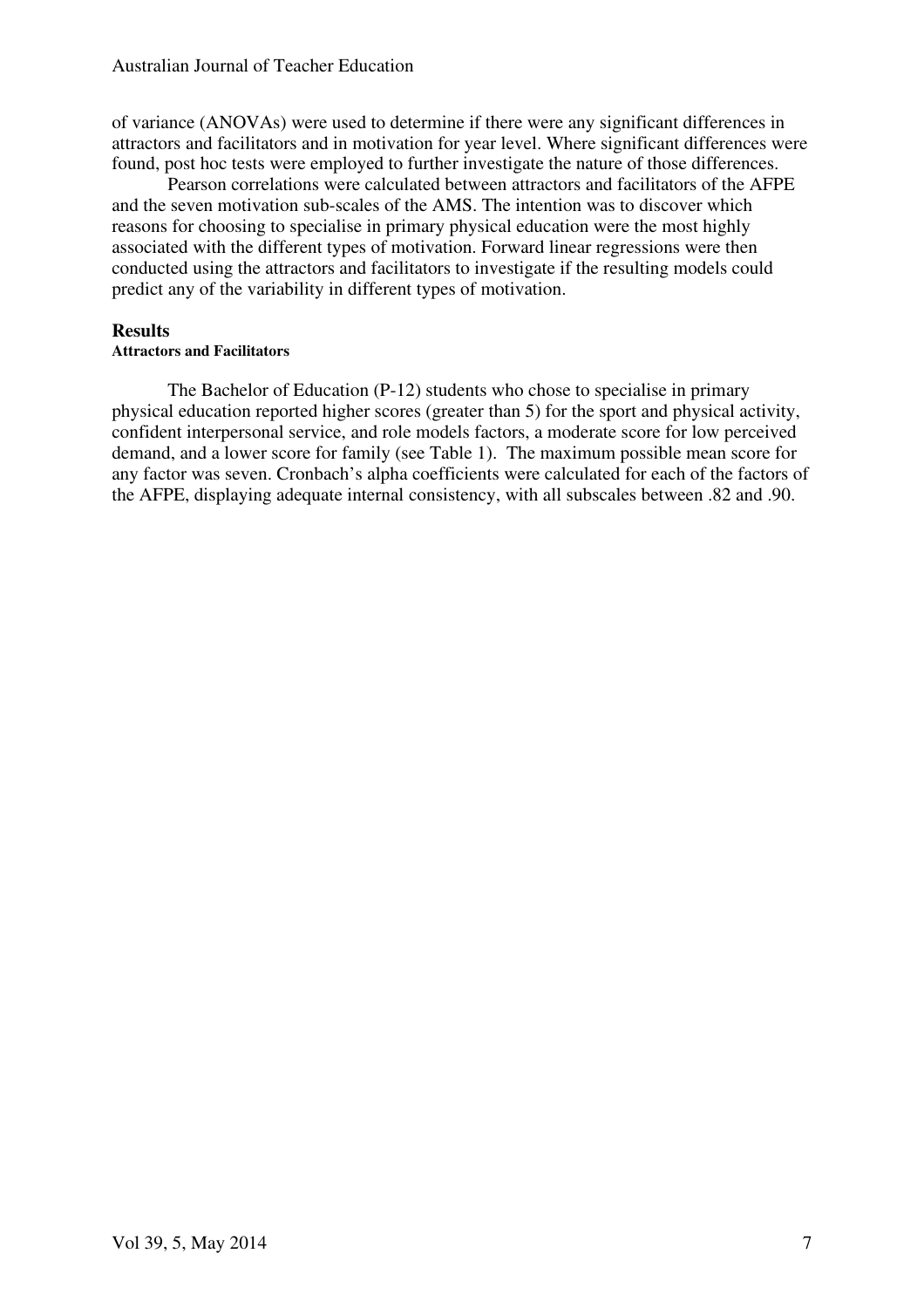|             |                                                  |                  | Average   | Internal    |
|-------------|--------------------------------------------------|------------------|-----------|-------------|
|             |                                                  |                  | Score Per | Consistency |
|             |                                                  |                  | Item      |             |
|             | <b>Subscales</b>                                 | $\boldsymbol{M}$ | SD        |             |
| <b>AFPE</b> |                                                  |                  |           |             |
|             | Confident interpersonal service                  | 5.75             | 0.78      | 0.86        |
|             | Sport and physical activity                      | 5.98             | 0.88      | 0.84        |
|             | Low perceived demand                             | 3.65             | 1.10      | 0.88        |
|             | Role models                                      | 5.46             | 1.40      | 0.82        |
|             | Family                                           | 2.29             | 1.73      | 0.90        |
| <b>AMS</b>  |                                                  |                  |           |             |
|             | Intrinsic motivation – to know                   | 5.28             | 1.02      | 0.79        |
|             | Intrinsic motivation – toward accomplishment     | 4.68             | 1.20      | 0.81        |
|             | Intrinsic motivation – to experience stimulation | 3.78             | 1.30      | 0.76        |
|             | Extrinsic motivation – identified                | 5.91             | 0.83      | 0.69        |
|             | Extrinsic motivation – introjected               | 4.96             | 1.29      | 0.83        |
|             | Extrinsic motivation – external regulation       | 4.85             | 1.28      | 0.76        |
|             | Amotivation                                      | 1.83             | 1.32      | 0.90        |

**Table 1. Descriptive statistics and Cronbach's alpha coefficients for subscales of the AFPE and AMS** 

#### **Motivation**

The Bachelor of Education (P-12) students who chose to specialise in primary physical education reported moderate to high scores (greater than 5) for extrinsic motivation – identified and intrinsic motivation – to know; moderate scores for extrinsic motivation – introjected, extrinsic motivation – external regulation, intrinsic motivation – toward accomplishment, and intrinsic motivation – to experience stimulation (greater than 3.5); and a low score on amotivation (see Table 1). The maximum possible score on any subscale was seven. Cronbach's alpha coefficients were calculated for each of the AMS subscales. All subscales returned adequate internal consistency, with values ranging from 0.69 to 0.90 (Table 1). The extrinsic motivation – identified subscale was marginal with a value of 0.69.

# **Gender**

Males reported significantly higher attraction to the primary physical education specialisation for low perceived demand and family reasons than females (Table 2). There were no statistically significant differences for any type of motivation based on gender.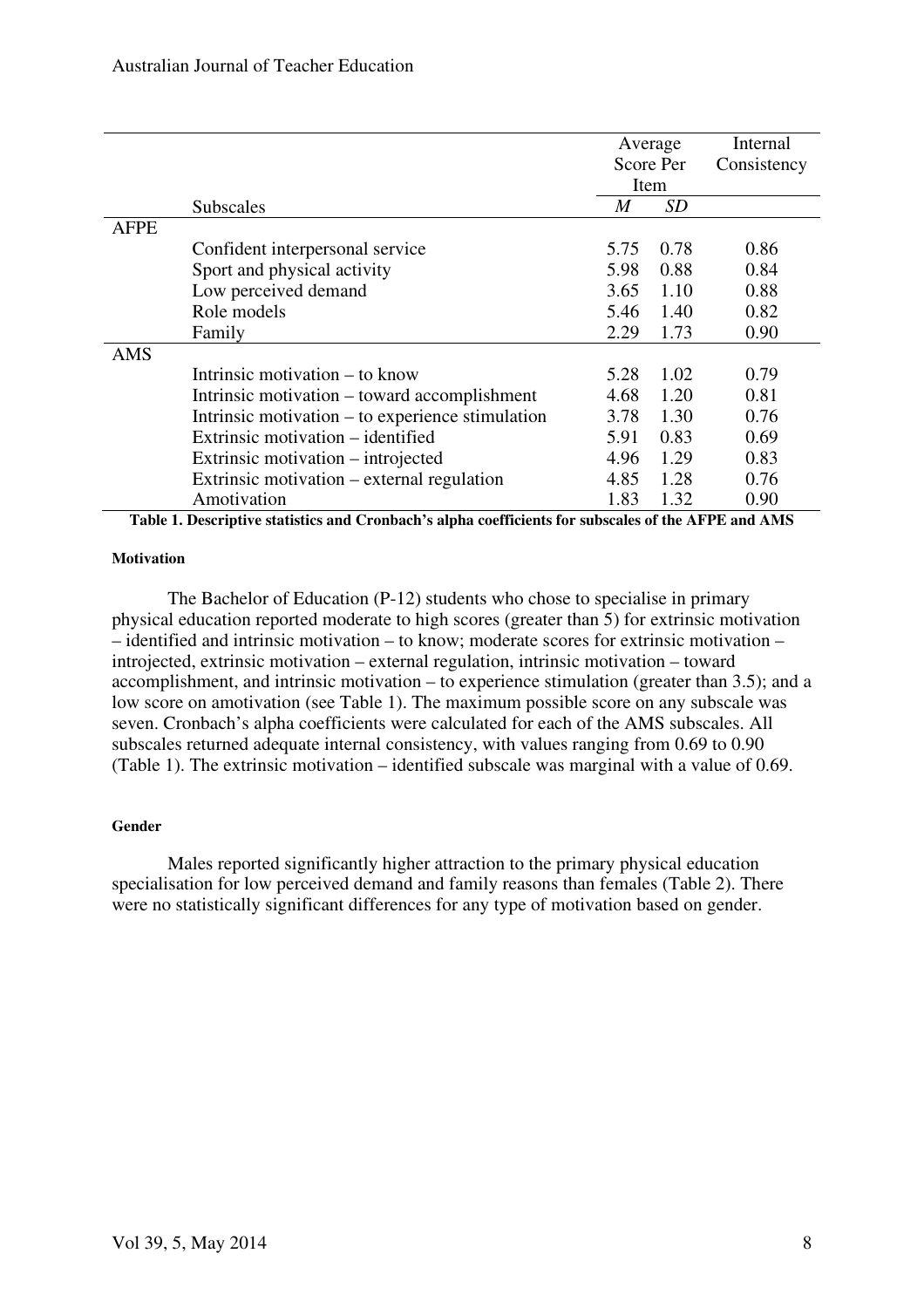|             | <b>Subscales</b>                                 |                  |                | Gender         |      |         | df  | $\boldsymbol{p}$ | d    |
|-------------|--------------------------------------------------|------------------|----------------|----------------|------|---------|-----|------------------|------|
|             |                                                  |                  | Male<br>Female |                |      |         |     |                  |      |
|             |                                                  | $\boldsymbol{M}$ | SD             | $\overline{M}$ | SD   |         |     |                  |      |
| <b>AFPE</b> |                                                  |                  |                |                |      |         |     |                  |      |
|             | Confident interpersonal service                  | 5.72             | 0.72           | 5.77           | 0.83 | $-0.51$ | 246 | 0.61             | 0.06 |
|             | Sport and physical activity                      | 6.04             | 0.75           | 5.92           | 0.99 | 1.10    | 246 | 0.27             | 0.13 |
|             | Low perceived demand                             | 3.84             | 1.15           | 3.47           | 1.02 | 2.72    | 246 | $0.01*$          | 0.34 |
|             | Role models                                      | 5.54             | 1.33           | 5.38           | 1.45 | 0.88    | 246 | 0.38             | 0.11 |
|             | Family                                           | 2.59             | 1.83           | 2.01           | 1.57 | 2.69    | 246 | $0.01*$          | 0.33 |
| AMS         |                                                  |                  |                |                |      |         |     |                  |      |
|             | Intrinsic motivation – to know                   | 5.23             | 1.05           | 5.33           | 1.00 | $-0.81$ | 246 | 0.42             | 0.10 |
|             | Intrinsic motivation – toward accomplishment     | 4.73             | 1.20           | 4.63           | 1.21 | 0.66    | 246 | 0.51             | 0.08 |
|             | Intrinsic motivation – to experience stimulation | 3.91             | 1.31           | 3.66           | 1.29 | 1.51    | 246 | 0.13             | 0.19 |
|             | Extrinsic motivation – identified                | 5.82             | 0.82           | 6.00           | 0.85 | $-1.66$ | 246 | 0.10             | 0.22 |
|             | Extrinsic motivation – introjected               | 4.90             | 1.30           | 5.01           | 1.28 | $-0.64$ | 246 | 0.52             | 0.09 |
|             | Extrinsic motivation – external regulation       | 4.86             | 1.32           | 4.84           | 1.25 | 0.11    | 246 | 0.91             | 0.02 |
|             | Amotivation                                      | 2.01             | 1.44           | 1.67           | 1.17 | 2.01    | 246 | 0.05             | 0.26 |

 $*$ p < 0.05

**Table 2. Descriptive statistics and t-test results for attractors and facilitators and motivation by gender**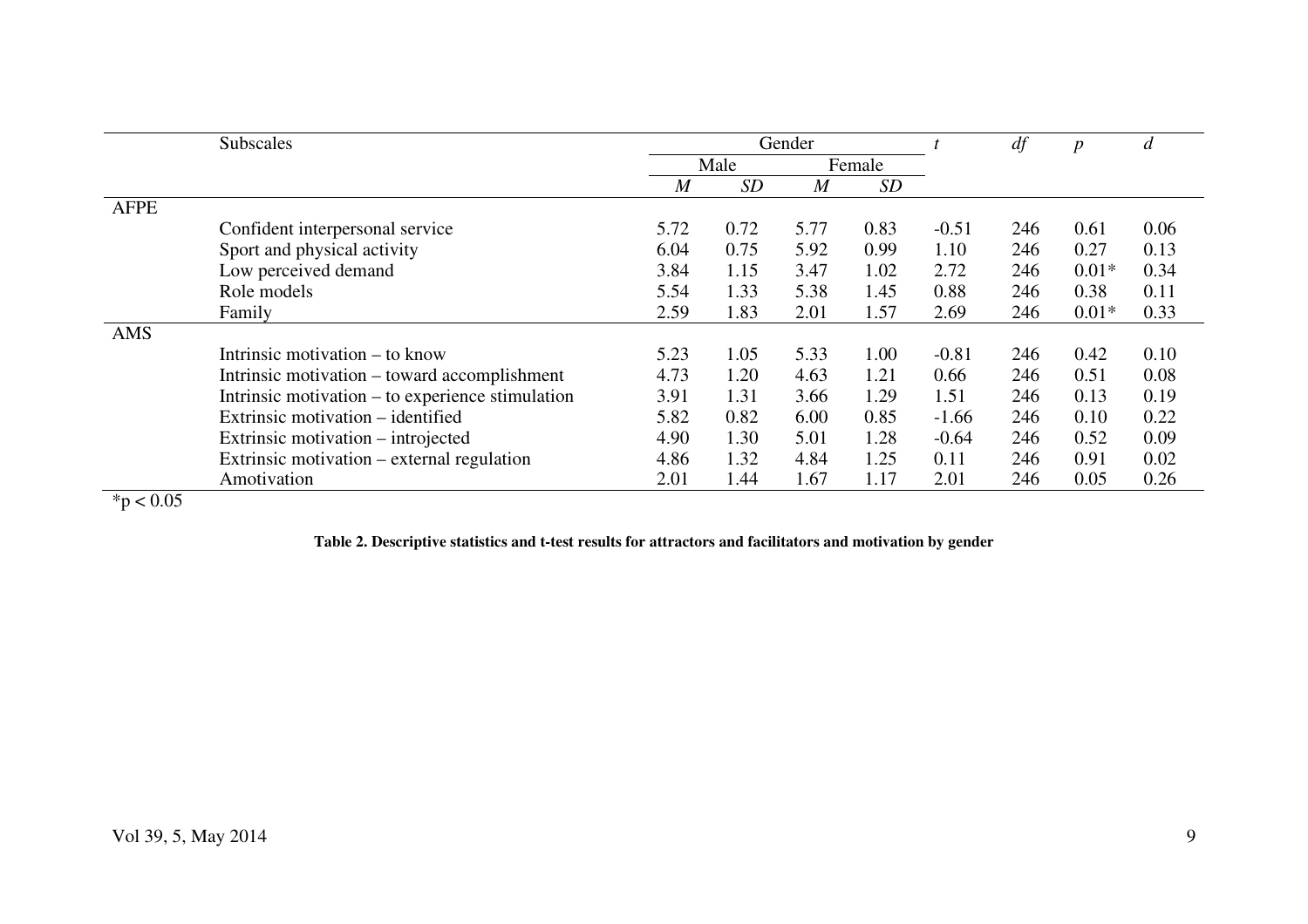#### **Year Level**

There were statistically significant differences between year levels for four of the five attractors and facilitators: confident interpersonal service, sport and physical activity, role models, and family (Table 3). There was no significant difference for low perceived demand. Post hoc tests revealed that second year students reported significantly higher scores for confident interpersonal reasons and sport and physical activity than third year students; first year students reported significantly higher scores for role models than third year students; and second year students reported significantly higher scores for family than first year and third year students.

For motivation, there were statistically significant differences between year levels for extrinsic motivation – identified and for amotivation (Table 3). Post hoc tests revealed that second year students had significantly higher extrinsic motivation – identified than third year students and third years students had significantly higher amotivation than first year students. There were no other differences on the motivational constructs between year levels.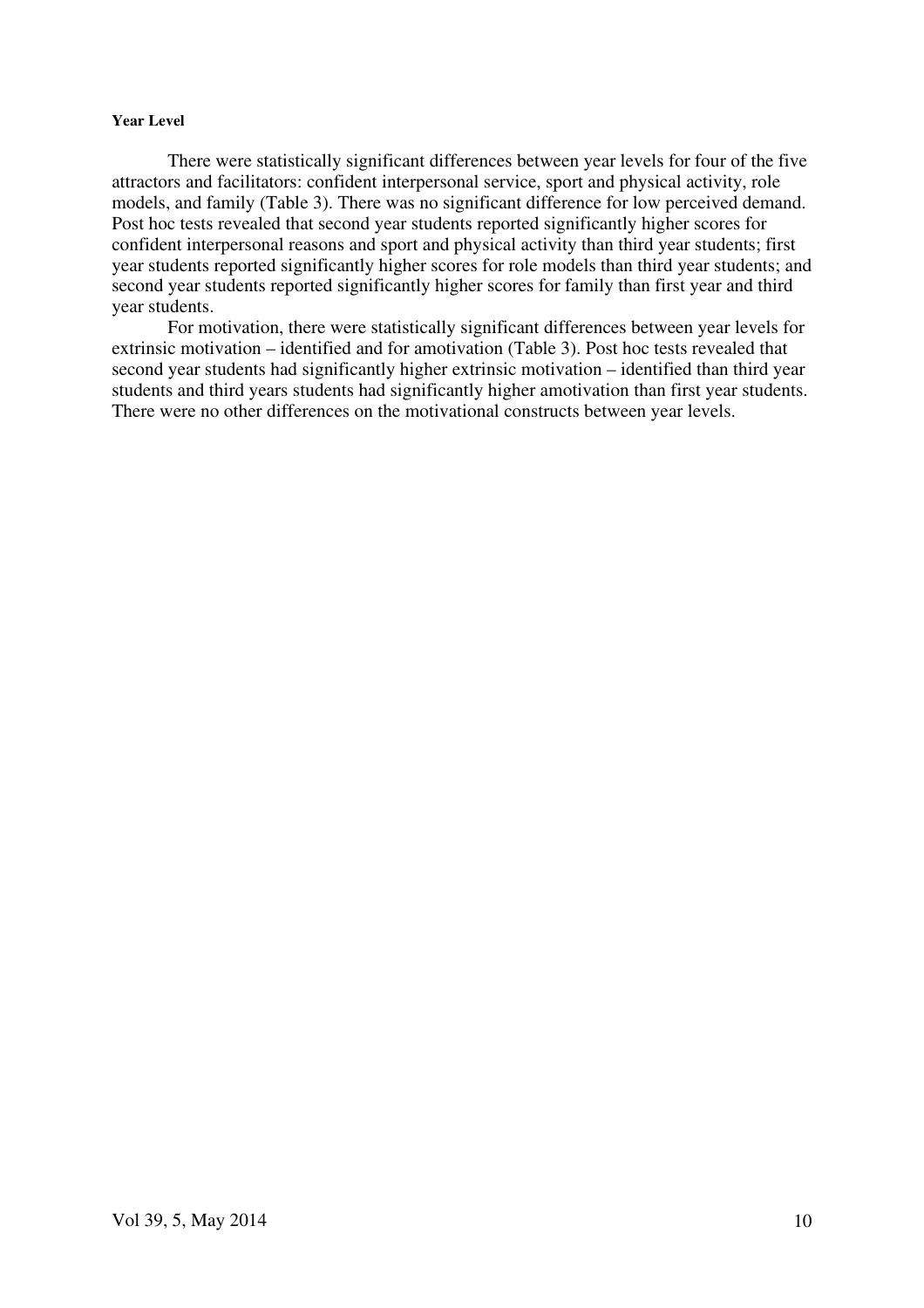| <b>Subscales</b>                          |                                                  |                |                         | Current year level |      |      |            |                |                       | F    | df     | $\boldsymbol{p}$ | $\overline{c}$ |
|-------------------------------------------|--------------------------------------------------|----------------|-------------------------|--------------------|------|------|------------|----------------|-----------------------|------|--------|------------------|----------------|
|                                           |                                                  |                | 2 <sup>nd</sup><br>year |                    | year |      | $3rd$ year |                | $4^{\rm th}$<br>'year |      |        |                  |                |
|                                           |                                                  | $\overline{M}$ | <b>SD</b>               | $\overline{M}$     | SD   | M    | SD         | $\overline{M}$ | SD                    |      |        |                  |                |
| <b>AFPE</b>                               |                                                  |                |                         |                    |      |      |            |                |                       |      |        |                  |                |
|                                           | Confident interpersonal service                  | 5.84           | 0.74                    | 5.89               | 0.83 | 5.51 | 0.67       | 5.75           | 0.78                  | 4.12 | 244    | $0.01*$          | 0.05           |
|                                           | Sport and physical activity                      | 6.10           | 0.83                    | 6.10               | 0.81 | 5.74 | 0.99       | 5.78           | 0.62                  | 3.12 | 244    | $0.03*$          | 0.04           |
|                                           | Low perceived demand                             | 3.49           | 0.83                    | 3.82               | .29  | 3.52 | 0.99       | 3.82           | 0.96                  | 1.64 | 244    | 0.18             | 0.02           |
|                                           | Role models                                      | 5.72           | 1.21                    | 5.62               | 1.38 | 5.07 | .46        | 4.93           | 1.49                  | 3.62 | 244    | $0.01*$          | 0.04           |
|                                           | Family                                           | 1.90           | 1.53                    | 2.62               | 1.91 | 2.07 | 1.53       | 2.72           | 1.58                  | 3.02 | 244    | $0.03*$          | 0.04           |
| AMS                                       |                                                  |                |                         |                    |      |      |            |                |                       |      |        |                  |                |
|                                           | Intrinsic motivation – to know                   | 5.28           | 1.19                    | 5.39               | 0.93 | 5.06 | 1.01       | 5.83           | 0.66                  | 2.38 | 3, 244 | 0.07             | 0.03           |
|                                           | Intrinsic motivation – toward accomplishment     | 4.58           | 1.28                    | 4.77               | 1.20 | 4.57 | 1.14       | 5.19           | 1.01                  | 1.11 | 3, 244 | 0.35             | 0.01           |
|                                           | Intrinsic motivation – to experience stimulation | 3.55           | 1.31                    | 3.87               | 1.32 | 3.78 | 1.31       | 4.19           | 0.94                  | 1.09 | 3, 244 | 0.35             | 0.01           |
|                                           | Extrinsic motivation – identified                | 6.00           | 0.90                    | 6.03               | 0.77 | 5.66 | 0.84       | 6.00           | 0.77                  | 3.33 | 3, 244 | $0.02*$          | 0.04           |
|                                           | Extrinsic motivation – introjected               | 5.10           | 1.24                    | 4.93               | 1.49 | 4.84 | .03        | 5.28           | 1.16                  | 0.64 | 3, 244 | 0.59             | 0.01           |
|                                           | Extrinsic motivation – external regulation       | 4.77           | 1.28                    | 4.96               | 1.35 | 4.73 | .22        | 5.08           | 1.03                  | 0.65 | 3, 244 | 0.58             | 0.01           |
| $\sim$ $\sim$ $\sim$<br>$\sim$ 1.4 $\sim$ | Amotivation                                      | 1.43           | 0.80                    | 1.87               | 1.44 | 2.08 | l.41       | 2.08           | 1.27                  | 3.03 | 3, 244 | $0.03*$          | 0.04           |

 $*$ p < 0.05

**Table 3. Descriptive statistics and t-test results for attractors and facilitators and motivation by year level.**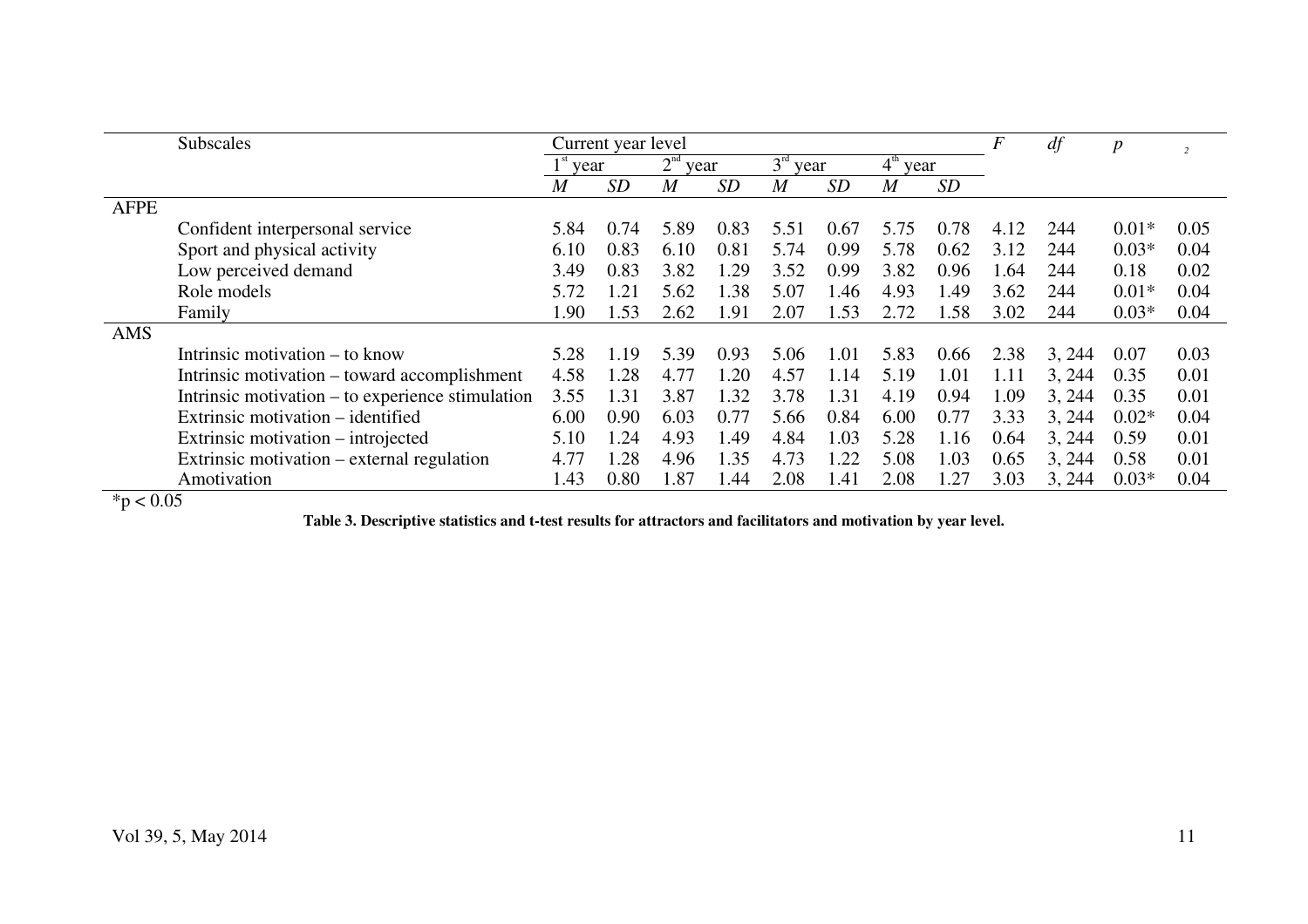#### **Course Entry**

Differences in attractors and facilitators and motivation were compared for course entry. Course entry was compared across students who entered the school directly from high school with those who came in through all other entry methods (e.g., entry after taking a gap of one or two years following high school, internal transfer from another degree, external transfer from another degree, mature age). Students who entered the course from other entry methods reported significantly higher confident interpersonal service and sport and physical activity reasons than students who entered the course straight from high school (Table 4).

For motivation, students who entered the course directly from high school had significantly higher intrinsic motivation – toward accomplishment than students from other entry methods. There were no other statistically significant differences for any other type of motivation between entry methods.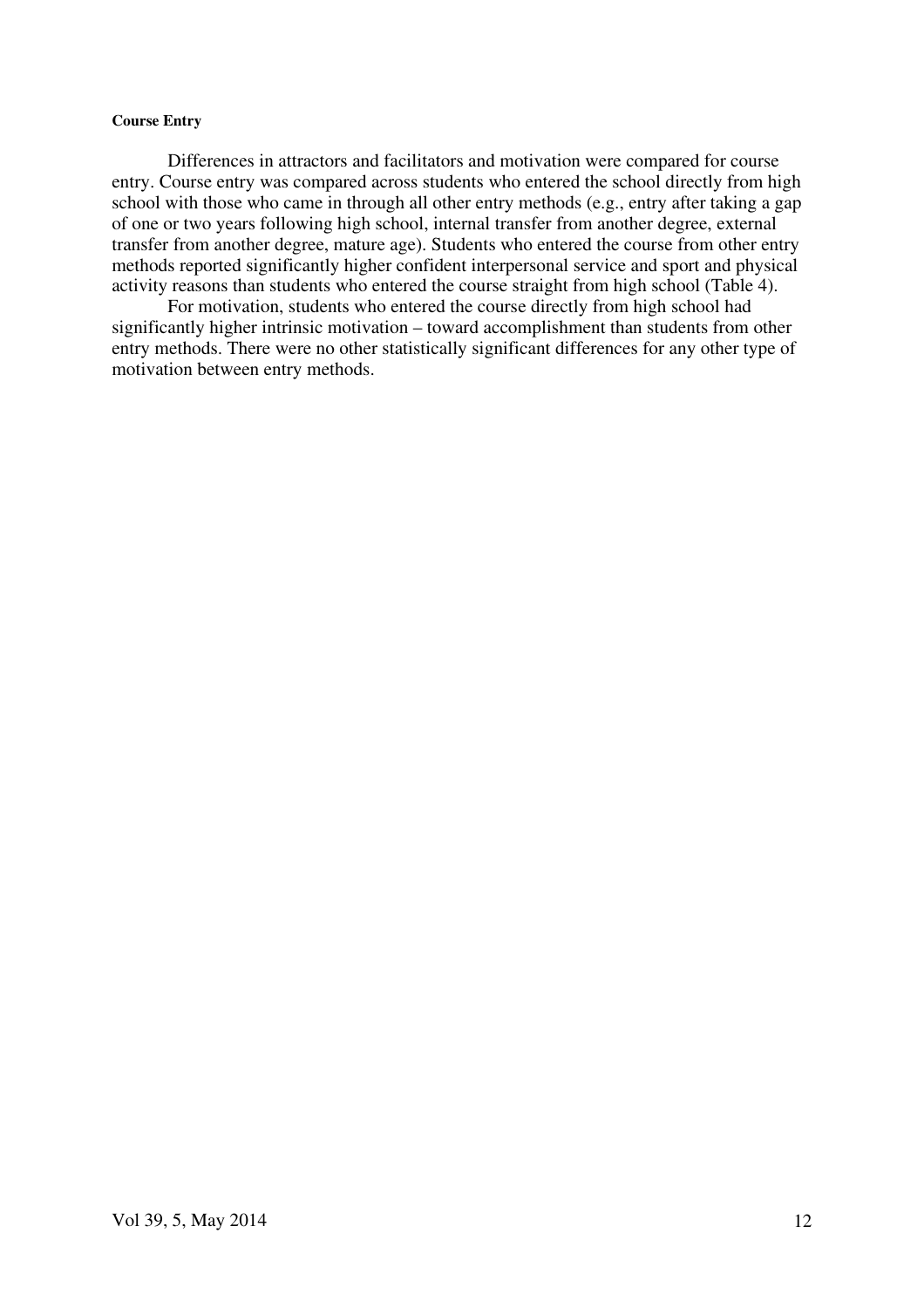|             | <b>Subscales</b>                                 | Entry method into course |                           |                       |      |         | df  | $\boldsymbol{p}$ | d    |
|-------------|--------------------------------------------------|--------------------------|---------------------------|-----------------------|------|---------|-----|------------------|------|
|             |                                                  |                          | Straight from high school | All other entry modes |      |         |     |                  |      |
|             |                                                  | $(n=81)$                 |                           | $(n=167)$             |      |         |     |                  |      |
|             |                                                  | $\overline{M}$           | <i>SD</i>                 | $\overline{M}$        | SD   |         |     |                  |      |
| <b>AFPE</b> |                                                  |                          |                           |                       |      |         |     |                  |      |
|             | Confident interpersonal service                  | 5.56                     | 0.83                      | 5.84                  | 0.74 | 2.75    | 246 | $.01*$           | 0.36 |
|             | Sport and physical activity                      | 5.76                     | 0.90                      | 6.09                  | 0.85 | 2.75    | 246 | $.01*$           | 0.38 |
|             | Low perceived demand                             | 3.69                     | 0.99                      | 3.63                  | 1.15 | $-0.40$ | 246 | 0.69             | 0.06 |
|             | Role models                                      | 5.44                     | 1.25                      | 5.46                  | 1.46 | 0.12    | 246 | 0.90             | 0.01 |
|             | Family                                           | 2.28                     | 1.68                      | 2.29                  | 1.75 | 0.07    | 246 | 0.94             | 0.01 |
| AMS         |                                                  |                          |                           |                       |      |         |     |                  |      |
|             | Intrinsic motivation – to know                   | 5.36                     | 1.03                      | 5.11                  | 1.01 | 1.81    | 246 | 0.07             | 0.25 |
|             | Intrinsic motivation – toward accomplishment     | 4.82                     | 1.18                      | 4.40                  | 1.19 | 2.59    | 246 | $0.01*$          | 0.35 |
|             | Intrinsic motivation – to experience stimulation | 3.80                     | 1.31                      | 3.74                  | 1.30 | 0.33    | 246 | 0.74             | 0.05 |
|             | Extrinsic motivation – identified                | 5.97                     | 0.82                      | 5.80                  | 0.86 | 1.52    | 246 | 0.13             | 0.20 |
|             | Extrinsic motivation – introjected               | 5.07                     | 1.28                      | 4.73                  | 1.29 | 1.93    | 246 | 0.06             | 0.26 |
|             | Extrinsic motivation – external regulation       | 4.87                     | 1.35                      | 4.80                  | 1.15 | 0.41    | 246 | 0.68             | 0.06 |
|             | Amotivation                                      | 1.85                     | 1.36                      | 1.81                  | 1.22 | 0.23    | 246 | 0.82             | 0.03 |

 $* p < 0.05$ 

**Table 4. Statistics and t-test results for attractors and facilitators and motivation by course entry method.**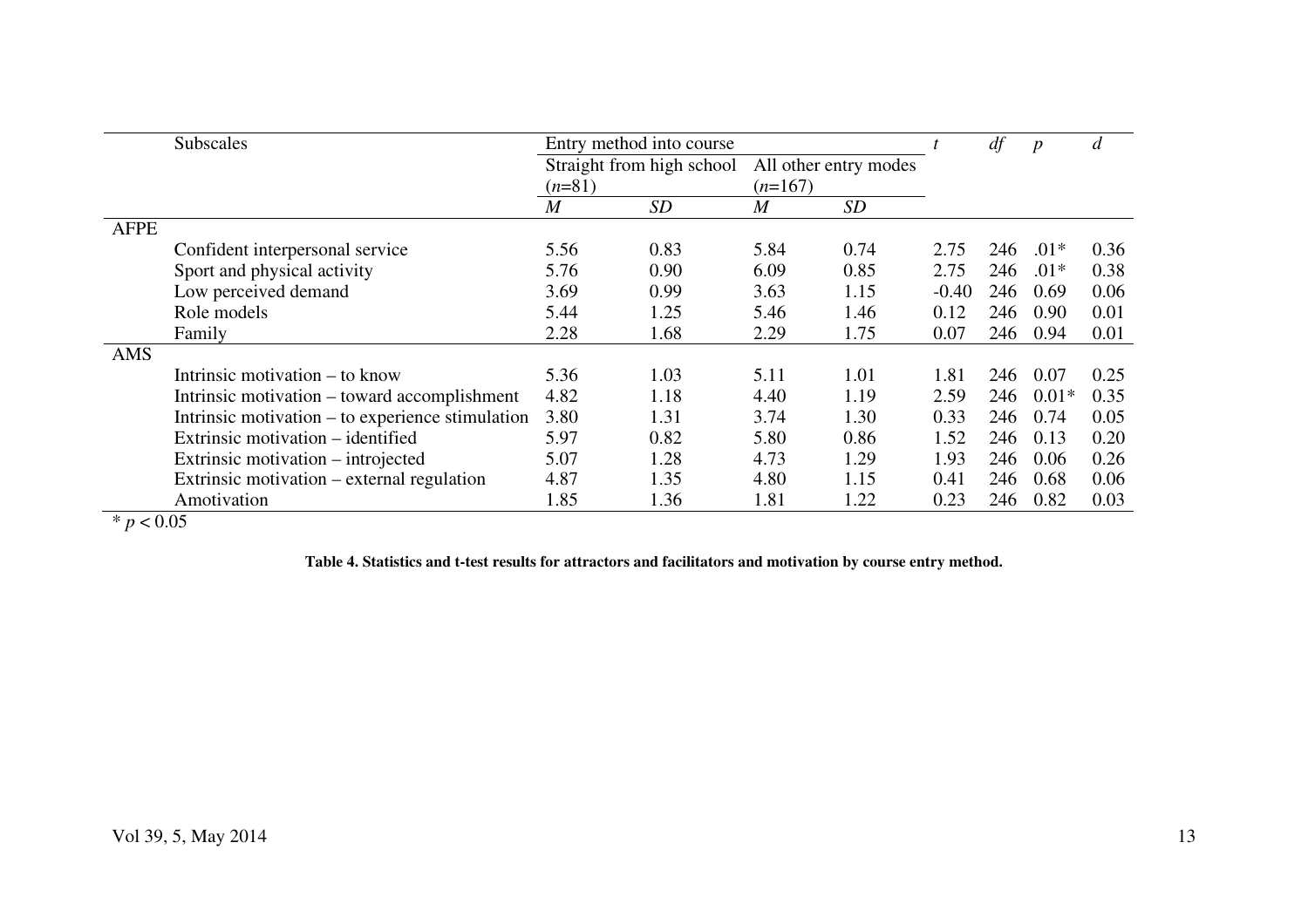# **Other Teaching Method**

Pre-service teachers who were completing health as a second teaching method reported significantly higher scores for low perceived as an attractor to the primary physical education specialisation than pre-service who were completing other teaching methods (Table 5) There were no statistically significant differences for any type of motivation between students who had health as a second teaching method and those who had other teaching methods.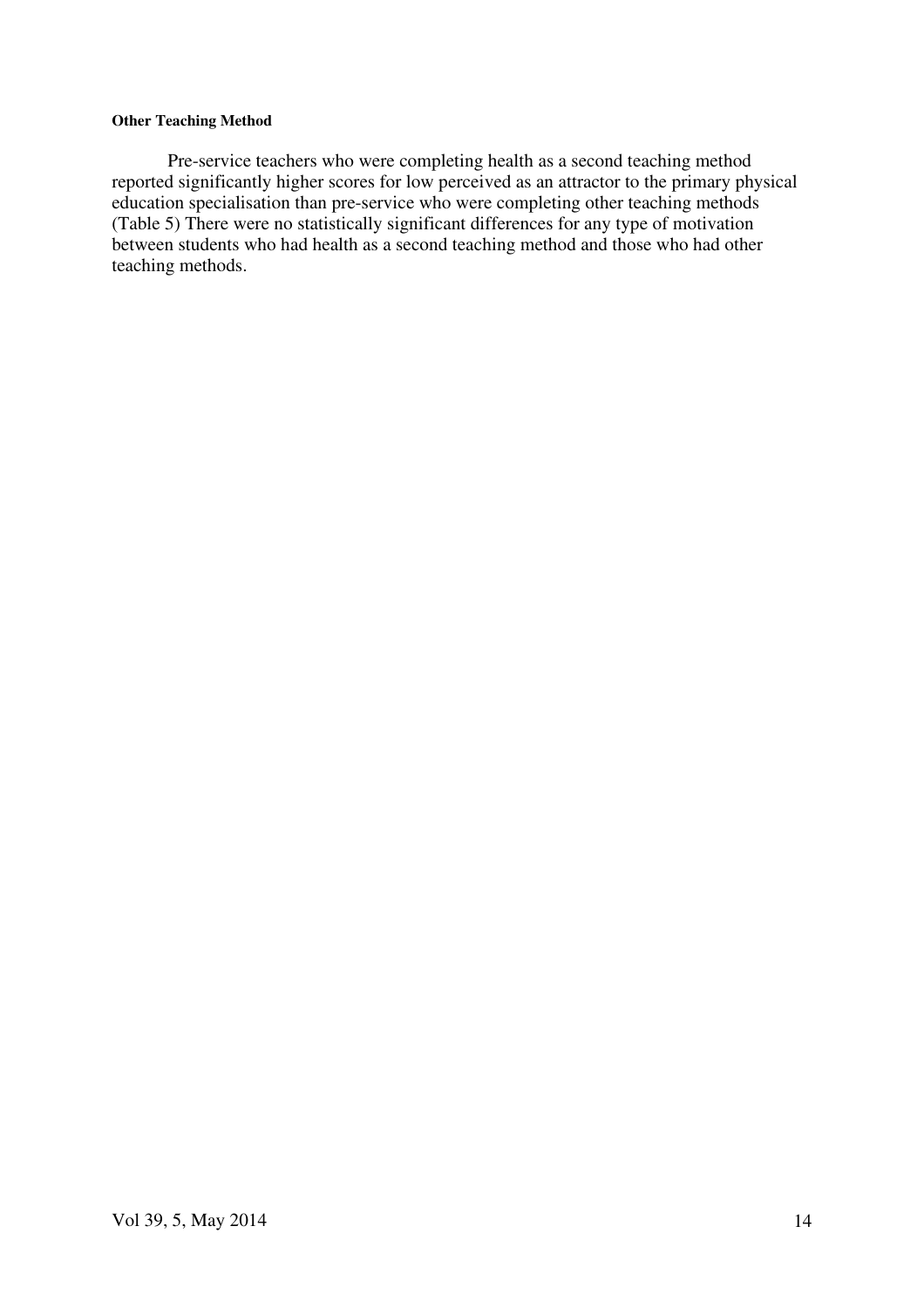|             | Subscales                                        | Teaching method |                                  |      |           | df      | $\boldsymbol{p}$ | $\overline{d}$ |      |
|-------------|--------------------------------------------------|-----------------|----------------------------------|------|-----------|---------|------------------|----------------|------|
|             |                                                  |                 | Other teaching methods<br>Health |      |           |         |                  |                |      |
|             |                                                  |                 | $(n=158)$                        |      | $(n=90)$  |         |                  |                |      |
|             |                                                  | M               | <b>SD</b>                        | M    | <b>SD</b> |         |                  |                |      |
| <b>AFPE</b> |                                                  |                 |                                  |      |           |         |                  |                |      |
|             | Confident interpersonal service                  | 5.81            | 0.77                             | 5.64 | 0.79      | $-1.55$ | 246              | 0.12           | 0.21 |
|             | Sport and Physical Activity                      | 6.05            | 0.83                             | 5.87 | 0.96      | $-1.54$ | 246              | 0.13           | 0.20 |
|             | Low perceived demand                             | 3.78            | 1.14                             | 3.43 | 1.00      | $-2.43$ | 246              | $0.02*$        | 0.34 |
|             | Role Models                                      | 5.51            | 1.31                             | 5.36 | 1.53      | $-0.79$ | 246              | 0.43           | 0.11 |
|             | Family                                           | 2.26            | 1.71                             | 2.34 | 1.77      | 0.36    | 246              | 0.72           | 0.05 |
| AMS         |                                                  |                 |                                  |      |           |         |                  |                |      |
|             | Intrinsic motivation – to know                   | 5.34            | 1.09                             | 5.24 | 0.98      | 0.76    | 246              | 0.45           | 0.06 |
|             | Intrinsic motivation – toward accomplishment     | 4.80            | 1.20                             | 4.62 | 1.20      | 1.04    | 246              | 0.30           | 0.15 |
|             | Intrinsic motivation – to experience stimulation | 3.91            | 1.34                             | 3.70 | 1.28      | 1.25    | 246              | 0.22           | 0.15 |
|             | Extrinsic motivation – identified                | 6.01            | 0.82                             | 5.85 | 0.84      | 1.46    | 246              | 0.14           | 0.19 |
|             | Extrinsic motivation – introjected               | 4.89            | 1.40                             | 4.99 | 1.22      | $-0.57$ | 246              | 0.57           | 0.08 |
|             | Extrinsic motivation – external regulation       | 4.79            | 1.37                             | 4.89 | 1.24      | $-0.60$ | 246              | 0.55           | 0.08 |
|             | Amotivation                                      | 1.77            | 1.35                             | 1.87 | 1.30      | $-0.58$ | 246              | 0.56           | 0.08 |

 $* p < 0.05$ 

**Table 5. Descriptive statistics and t-test results for attractors and facilitators and motivation by teaching method**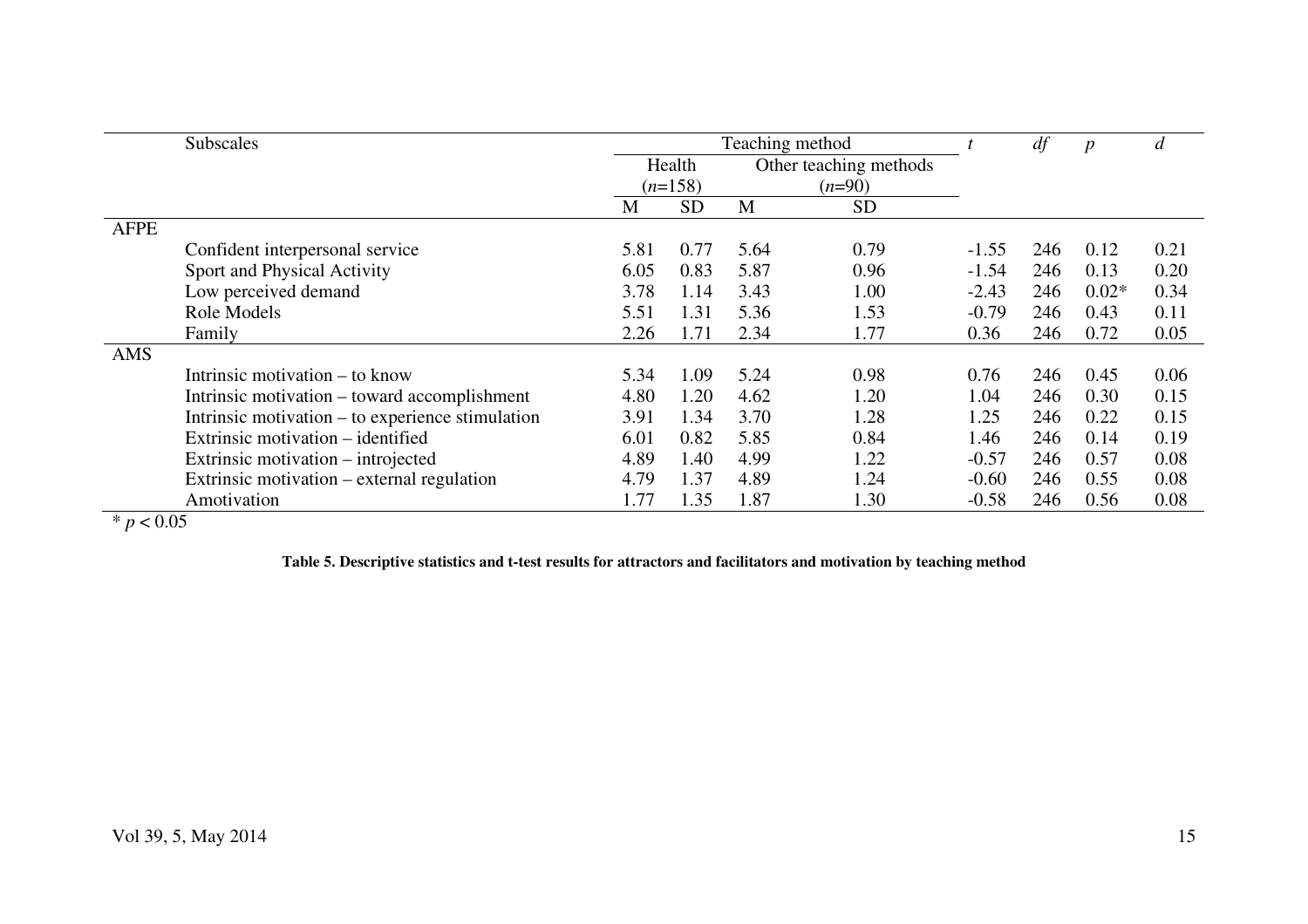#### **Relationships Between Attractors and Facilitators and Motivation**

Pearson's correlations to explore the relationships between attractors and facilitators and motivation subscales indicated that all the attractors and facilitators were related to motivation (Table 6). Only the relationships between extrinsic motivation – identified with low perceived demand and family were not significant. There were negative relationships between confident interpersonal service and amotivation. Most relationships were between 0.17 and 0.48.

|                         | Confident     | Sport and | Low       | Role     | Family   |
|-------------------------|---------------|-----------|-----------|----------|----------|
|                         | interpersonal | physical  | perceived | models   |          |
|                         | service       | activity  | demand    |          |          |
| Intrinsic motivation to | $0.48**$      | $0.33**$  | $0.18**$  | $0.29**$ | $0.21**$ |
| know                    |               |           |           |          |          |
| Intrinsic motivation    | $0.39**$      | $0.31**$  | $0.24**$  | $0.28**$ | $0.18**$ |
| toward accomplishment   |               |           |           |          |          |
| Intrinsic motivation to | $0.24**$      | $0.23**$  | $0.38**$  | $0.25**$ | $0.31**$ |
| experience stimulation  |               |           |           |          |          |
| Extrinsic motivation -  | $0.44**$      | $0.23**$  | 0.04      | $0.30**$ | $-.03$   |
| identified              |               |           |           |          |          |
| Extrinsic motivation -  | $0.37**$      | $0.26**$  | $0.36**$  | $0.26**$ | $0.17**$ |
| introjected             |               |           |           |          |          |
| Extrinsic motivation –  | $0.23**$      | $0.31**$  | $0.43**$  | $0.22**$ | $0.19**$ |
| external regulation     |               |           |           |          |          |
| Amotivation             | $-0.20**$     | $0.23**$  | $0.43**$  | $-0.03$  | $0.26**$ |

 $\frac{1}{2}$  \*\* *p* < 0.01

**Table 6. Pearson's correlations between attractors and facilitators and motivation** 

#### **Factors Predicting Motivation**

Forward linear regression analyses were conducted to evaluate how well the five factors for choosing primary physical education teaching (confident interpersonal service, sport and physical activity, low perceived demand, role models, and family) predicted levels of motivation (intrinsic, extrinsic, and amotivation). The results of the final models for each type of motivation are provided in Table 7. The null hypothesis that none of the motivational variables were related to the five factors was rejected in each analysis, with significant F-tests for intrinsic motivation, extrinsic motivation, and amotivation (Table 7).

The intrinsic motivation model displayed a moderate effect size  $(R<sub>2</sub> = 0.24)$ , indicating that the model accounted for 24% of the variance in intrinsic motivation. Confident interpersonal service was the first predictor used, then family, and then low perceived demand. Adding these changes produced  $R_2$  changes of 0.05 and 0.02 respectively. These results indicate that confident interpersonal service, family, and low perceived demand were the main predictors of intrinsic motivation, with confident interpersonal service the strongest predictor.

The extrinsic motivation model also had a moderate effect size  $(R<sub>2</sub>= 0.24)$ , again accounting for 24% of the variance in intrinsic motivation. The model only used two predictors, confident interpersonal service and low perceived demand, which were used in that order. Adding low perceived demand produced an  $R_2$  change of 0.08. These results indicate that students who chose primary physical education for confident interpersonal service reasons and low perceived demand were more likely to be extrinsically motivated.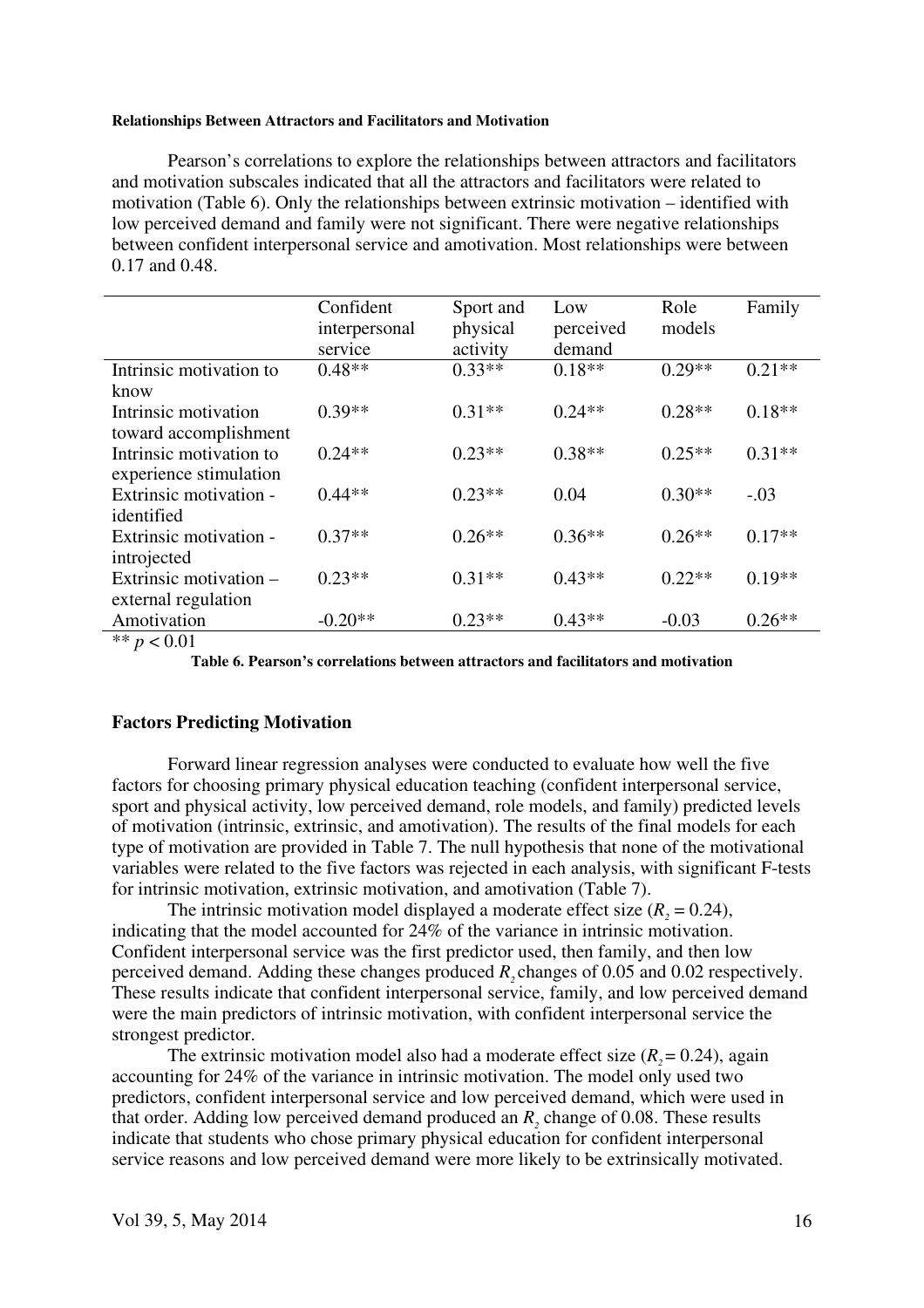The amotivation model had the largest effect size  $(R<sub>2</sub> = 0.29)$ , accounting for 29% of the variance in amotivation. Again, low perceived demand and confident interpersonal service were the predictors used, but were used in a different order, with low perceived demand entered first. Adding confident interpersonal service improved the model by a change in *R*<sub>2</sub> of 0.10. The results of the linear regression suggested that students who chose primary physical education for low perceived demand were more likely to be amotivated, and conversely, those who chose it for confident interpersonal service reasons were less likely to experience amotivation.

| Predictors                      | $\boldsymbol{B}$ | SE B | ß       | 95% CI           |
|---------------------------------|------------------|------|---------|------------------|
| Intrinsic motivation            |                  |      |         |                  |
| Constant                        | 3.59             | 1.30 |         | [1.03, 6.14]     |
| Confident interpersonal service | 1.39             | 0.23 | 0.35    | [0.94, 1.84]     |
| Family                          | 0.30             | 0.11 | 0.17    | [0.08, 0.76]     |
| Low perceived demand            | 0.41             | 0.18 | 0.15    | [0.15, 2.28]     |
| $R^2$                           | 0.24             |      |         |                  |
| $\bm{F}$                        | $25.34***$       |      |         |                  |
| <i>Extrinsic motivation</i>     |                  |      |         |                  |
| Constant                        | 6.25             | 1.20 |         | [3.89, 8.60]     |
| Confident interpersonal service | 1.19             | 0.21 | 0.33    | [0.77, 1.60]     |
| Low perceived demand            | 0.73             | 0.15 | 0.28    | [0.43, 1.02]     |
| $R^2$                           | 0.24             |      |         |                  |
| $\bm{F}$                        | 37.84***         |      |         |                  |
| Amotivation                     |                  |      |         |                  |
| Constant                        | 11.28            | 2.15 |         | [7.04, 15.51]    |
| Low perceived demand            | 2.49             | 0.27 | 0.52    | [1.96, 3.01]     |
| Confident interpersonal service | $-2.263$         | 0.38 | $-0.34$ | $[-3.01, -1.52]$ |
| $R^2$                           | 0.29             |      |         |                  |
| F                               | 49.64***         |      |         |                  |

\* *p*<0.05, \*\* *p*<0.01, \*\*\* *p*<0.001

**Table 7. Forward linear regression models for predictors of intrinsic motivation, extrinsic motivation, and amotivation** 

# **Discussion**

This study explored the reasons for choosing to specialise in primary physical education and the motivation of students completing this specialisation as part of a Bachelor of Education (P-12) course. Previous research has explored factors related to choice of physical education teachers' choice of career (e.g., Dewar & Lawson, 1984; Hutchinson, 1993; Pooley, 1972; Templin et al., 1982). Research has also investigated the facilitators and attractors of pre-service physical education teachers (Spittle et al., 2009), but the attractors and facilitators of Bachelor of Education (P-12) students who choose primary physical education as a specialisation as part of their training has not been investigated. Thus, this study extends previous research by exploring the choice of those enrolled in a Bachelor of Education (P-12) course choosing a primary physical education specialisation rather than the reasons and motives of those pursuing a specialist physical education degree. In addition, it builds on the previous research by relating these reasons to motivation using an established motivational framework. Previous research on physical education teacher's motivation identified a range of reasons behind motivation, measuring the connection with the choice of teaching as a career (Dewar & Lawson, 1984; Hutchinson, 1993; Richardson & Watt, 2005, 2006). Using an established motivational model provides for deeper understanding of the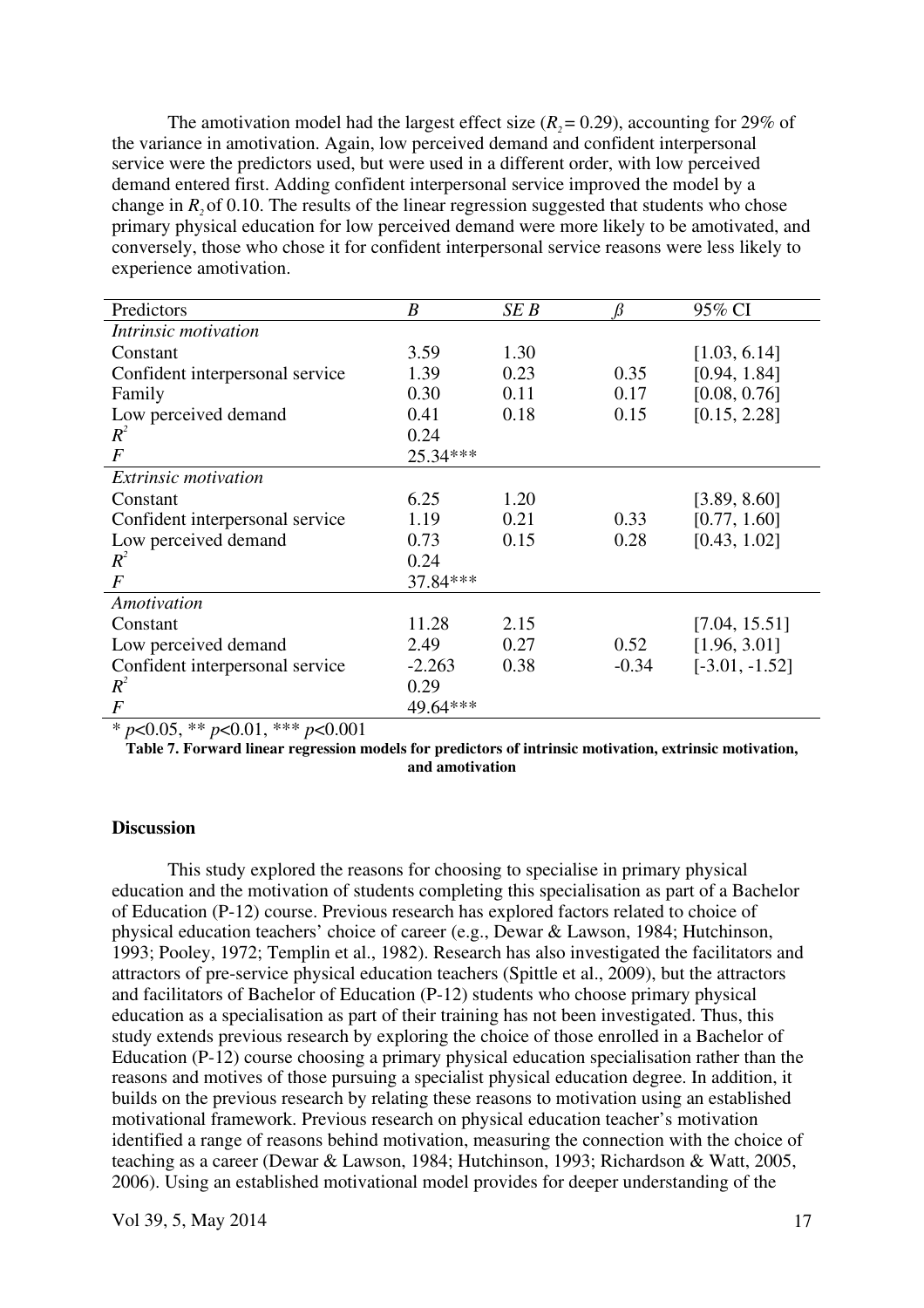underlying motivation behind the descriptive reasons pre-service teachers provide when asked why they chose their profession. The self-determination model (Deci & Ryan, 1985; Vallerand, 2000) provided a framework for understanding how the attractors and facilitators influence motivation.

The main findings of the study were that sport and physical activity, confident interpersonal service, and role models were the most common reasons for choosing to specialise in primary physical education. The pre-service teachers reported high levels of extrinsic motivation – identified and intrinsic motivation – to know and low levels of amotivation. Males were more likely than females to choose the primary physical education specialisation for low perceived demand and family reasons than females. Second year students chose the primary physical education specialisation more for confident interpersonal reasons and sport and physical activity and family reasons and had higher extrinsic motivation – identified than third year students. They also chose the specialisation more for family reasons than first year students. First year students chose the primary physical education specialisation more because of role models and had lower amotivation than third year students.

Students who entered the course from other entry methods reported higher confident interpersonal service and sport and physical activity reasons and higher intrinsic motivation – toward accomplishment than students who entered the course straight from high school. Preservice teachers who were completing health as a second teaching method chose the physical education specialisation more for low perceived demand than pre-service who were completing other teaching methods.

There were a number of significant relationships between the attractors and facilitators and motivation. The strongest predictors of intrinsic motivation were choosing the specialisation because of confident interpersonal service, low perceived demand, and family reasons. The strongest predictors of extrinsic motivation were confident interpersonal service and low perceived demand reasons. The strongest predictors of amotivation were low perceived demand or not choosing the specialisation for confident interpersonal service reasons.

#### **Attractors and Facilitators**

The most common reasons for the Bachelor of Education (P-12) students choosing to specialise in physical education were sport and physical activity, confident interpersonal service, and role model reasons. Low perceived demand was a moderate factor and family reasons a less common reason. That is, students were most likely to become primary physical education specialists because they wanted sport and physical activity to be part of their job, because they were confident and enjoyed helping others in a school setting, and to emulate a teacher, physical education teacher, or significant other. This is consistent with previous research that has identified desires to be physically active (not to be in sedentary work), the desire to coach sport (use if the profession as a means to an end) as reasons for choosing physical education as a career (Hutchinson, 1993). It is also coherent with findings that emulating a good teacher or being the antithesis of a bad teacher is a reason for becoming a teacher (Templin at al., 1982), as well as research that pre-service physical education teachers view themselves and their peers as sporty and outgoing (Spittle et al., 2011).

Research has suggested that people who desire a sport-related job typically get this through physical education or persist with the physical education component of the job for their preferred activity of coaching sport (Hutchinson, 1993; Lawson, 1983). The finding of confident interpersonal service being a common reason is also consistent with research where those who chose a career in physical education teaching desire to work in a people-focused occupation where they can help others (Dewar & Lawson, 1984). The findings for sport and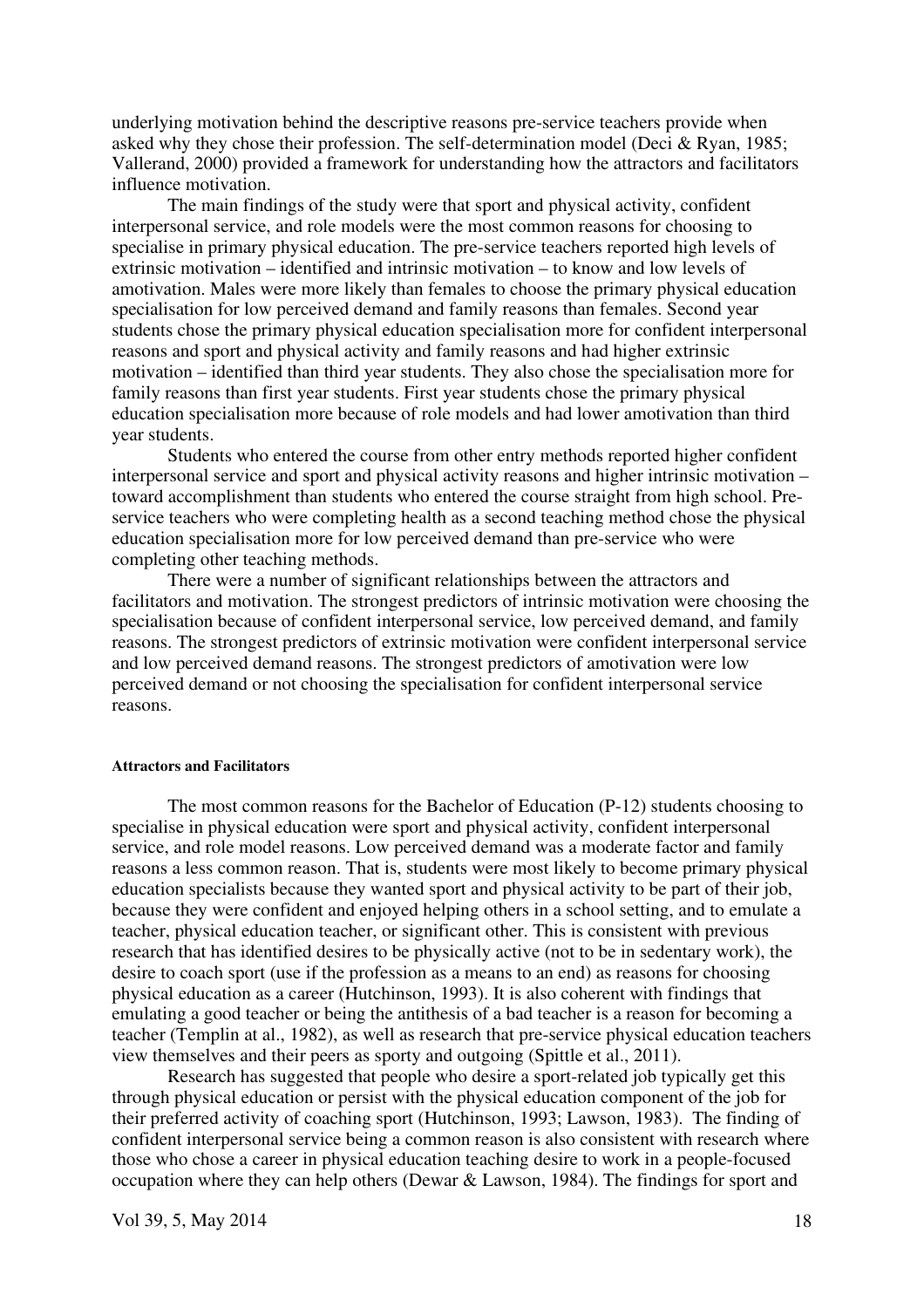confident interpersonal service support research that has found that the highest ranking attractors to teaching physical education were having fun at work, helping others, and continued involvement in physical activity (Belka et al., 1991). This also suggests that sport and physical activity and helping others are activities that are anticipated as part of a physical education specialisation by students. The importance of confident interpersonal service findings and lower importance of family and low perceived demand are also consistent with research in teacher education outside of physical education, where sport and physical activity would not be a focus. For example, Richardson and Watt (2006) found perceived ability and intrinsic reasons to be important and using teaching as a fallback career as a lower ranked reason.

The AFPE was internally consistent, supporting its use in future studies of reasons for choosing physical education teaching as a career. The development of the AFPE was originally based on seven attractors and facilitators, but the factor analysis loaded on five factors (Spittle et al., 2009). The internal consistency data in this study was strong, supporting that the five-factor structure of confident interpersonal service, sport and physical activity, low perceived demand, role model, and family was reliable. The questionnaire stem used in this study was adapted specifically to primary physical education but this change did not appear to alter the internal consistency of the measure.

#### **Motivation**

The motivation levels suggest that the pre-service teachers were motivated towards study, with most forms of motivation moderate to high (above 4.5 on a 7 point scale) and low scores on amotivation. The pre-service teachers reported higher extrinsic motivation – identified and intrinsic motivation – to know than other forms of motivation and lower scores for amotivation. Scoring higher on extrinsic motivation – identified and intrinsic motivation – to know suggests that the pre-service teachers were motivated because they identified the course and specialisation as worthwhile and had a need or desire to understand and learn. These two forms of motivation represent relatively self-determined behaviour, given that they represent as identifying the course as worthwhile, rather than being regulated by someone else and are motivated by an internal desire to learn (Vallerand, 2000). The low scores on amotivation are also positive, in suggesting that students felt that they were self-determined in the choices and in their study in becoming teachers.

The motivation results support previous research in teacher education, which has suggested that teachers cite a range of reasons related to these motivational constructs, including making a difference in the lives of students, teaching is a rewarding career, having a love of learning, and working with children (Osguthrope & Sanger, 2013). It is also very consistent with the findings for physical education pre-service teachers (Spittle et al., 2009), that the pre-service teachers were generally moderate to highly motivated on the forms of motivation, although motivation across all the forms of motivation appeared to be fractionally higher in the current study. What was particularly noteworthy was the uniformity of high and lower scoring forms of motivation. In both studies, the pre-service teachers reported higher extrinsic motivation – identified and intrinsic motivation – to know than other forms of motivation and lower scores for amotivation.

The AMS (Vallerand et al., 1992) was internally consistent, with only extrinsic motivation – identified subscale marginal with a value of 0.69. This was also the case in the previous study by Spittle et al. (2009) with the extrinsic motivation – identified subscale again the only marginal subscale with a value of 0.64. This generally supports the use of the AMS for exploring the motivation pre-service teachers.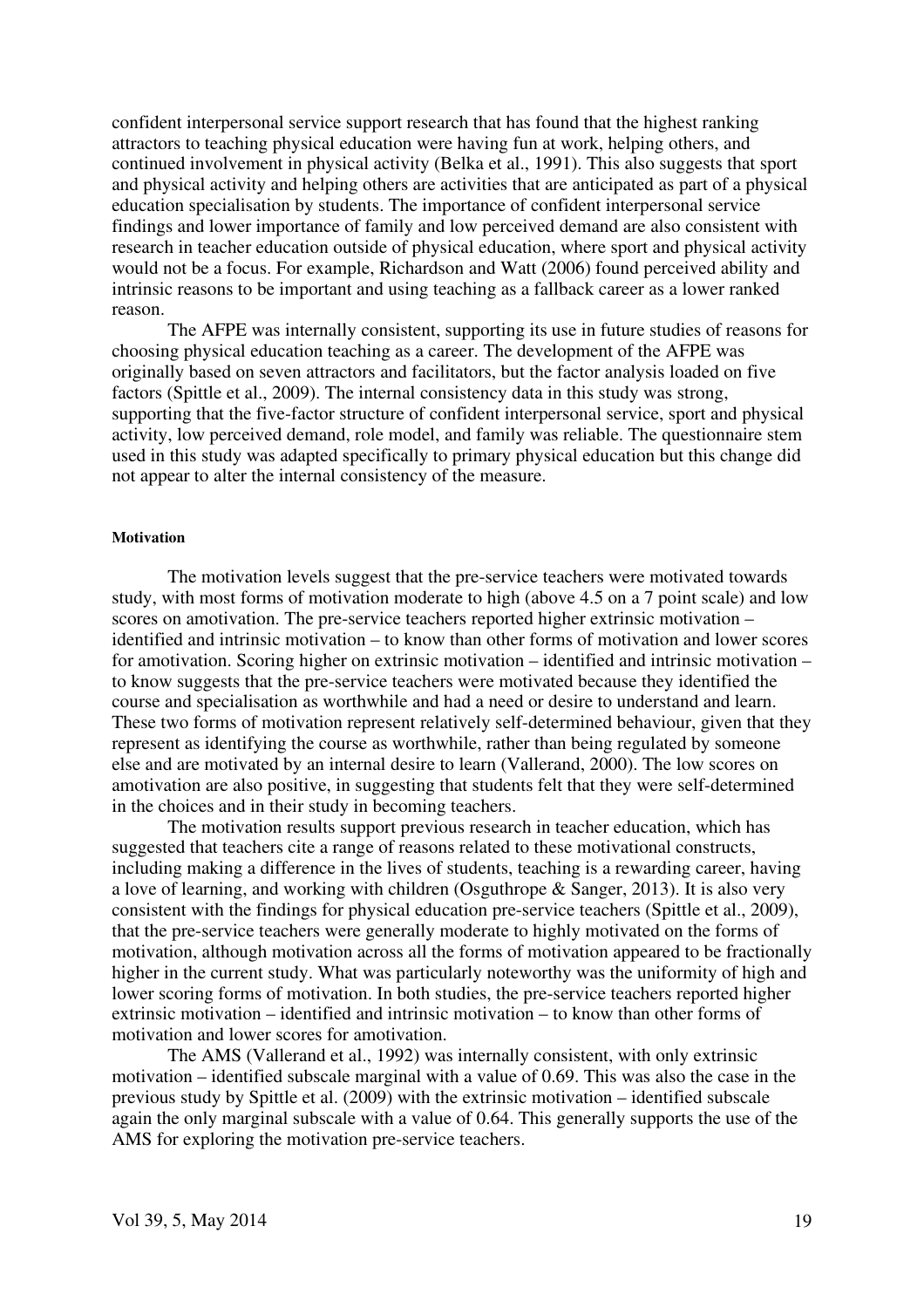#### **Differences in Attractors and Facilitators and Motivation**

Low perceived demand and family were stronger reasons for choosing the primary physical education specialisation for males than females. This suggests that males expected the specialisation to be easier than other specialisations such as, creativity and the arts, home economics, humanities and social sciences, mathematics teaching, psychology, English, mathematics, history, psychology, information technology, outdoor education, and science. Choosing physical education for this reason was linked with amotivation, so there is a concern that this may lead to males being less self-determined in their course. There were no differences in motivation between the genders, which is of interest as previous research with physical education pre-service teachers has suggested higher motivation for females than males (Spittle et al., 2009). Perhaps this highlights differences in the cohorts of students who are either training as specialist physical education teachers or specialising in physical education as part of their training.

Second year students reported stronger confident interpersonal reasons and sport and physical activity and family reasons and had higher extrinsic motivation – identified than third year students. They also chose the specialisation more for family reasons than first year students. First year students chose the primary physical education specialisation more because of role models and had lower amotivation than third year students. First year students probably considered that they were more influenced by physical education teachers and teachers they had contact with before entering the course as role models.

These findings generally suggest that the third year students reported less obvious reasons and may have lower motivation than the other year levels, given the differences in extrinsic motivation – identified and amotivation. This is also consistent with the findings of Spittle et al. (2009) that third year students had higher amotivation than other year levels. These lower scores in third year could be attributed to university burnout or fatigue, with first and second year students still experiencing the "newness" of the course and their profession and fourth years seeing a new beginning at the end. Amotivation results from not valuing an activity, not feeling competent, or not believing it will result in a desired outcome (Ryan & Deci, 2000). Amotivated pre-service teachers in third year may experience feelings of incompetence and lack of control over their behaviour, so may feel trapped in the course, with the end a long way off. This suggests that teacher educators should consider the motivational needs of third year students in four year Bachelor of Education courses and implement strategies to increase perceptions of competence and control. This finding also warrants further research in teacher education to identify if there are motivational issues in third year students and if so, what the causes are.

Students who entered the course from other entry methods reported higher confident interpersonal service and sport and physical activity reasons and higher intrinsic motivation – toward accomplishment than students who entered the course straight from high school. The attractors may have been higher for this group as they include students who have come from a range of alternative entry points, for example work or other study, and have made a clear choice to enter onto the course after having been exposed to other options. The higher intrinsic motivation towards accomplishment reflects undertaking the course of study to gain a sense of achievement and capability, which may reflect a desire to prove that they are capable in this career. Further research could explore differences for students entering directly from high school and from other entry methods to clarify if there are motivational and career choice differences that may impact on this motivation. This is important given that students appear to be entering higher education more and more from a range of backgrounds and studies.

Pre-service teachers who were completing health as a second teaching method, chose the primary physical education specialisation more for low perceived than pre-service who were completing other teaching methods. This suggests that students who were also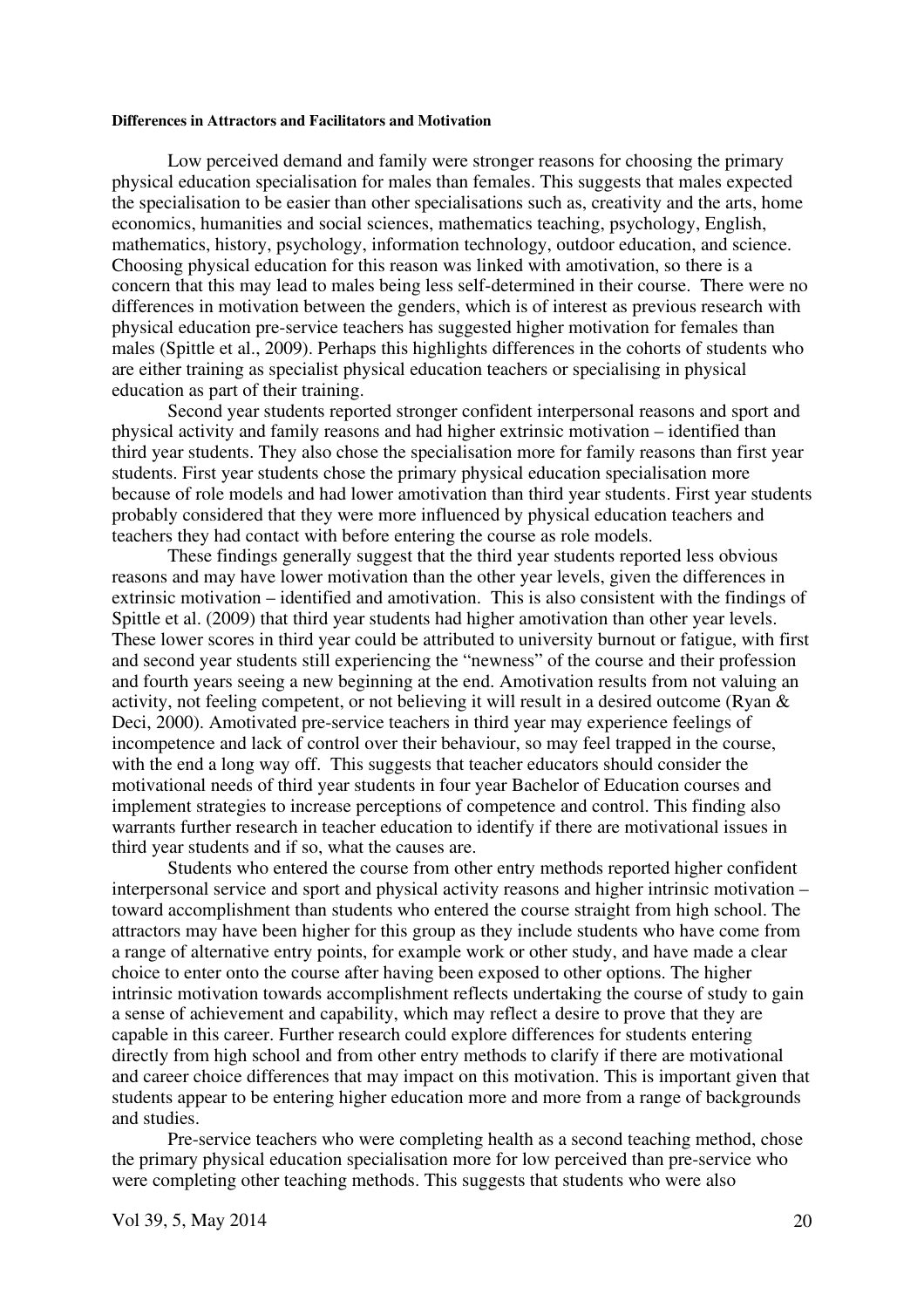specialising in health perceived the primary physical education specialisation to be easy and have low demands. This could be because health and physical education are now considered as one discipline, for example in the Australian Health and Physical Education Curriculum (F-10) (ACARA, 2012), so students may think that it is like doing two methods in one, making it easier than doing two separate methods.

#### **Relationship between Attractors and Facilitators and Motivation**

There were a number of significant relationships between the attractors and facilitators and motivation. In general, the relationships, although significant, were weak to moderate associations. The correlations were also largely as would be expected based on the self-determination model. For example, the lack of self-determination, amotivation, was negatively related to confident interpersonal service and most positively related to low perceived demand, which is related to choosing primary physical education teaching because it is considered to be easy (Spittle et al., 2009).

#### **Predicting Motivation**

The models used found that certain attractors and facilitators were quite successful in predicting the various forms of motivation of the pre-service teachers. The regression models were statistically significant (*p*<0.001) and accounted for 24 to 28% of the variance in the intrinsic motivation, extrinsic motivation, and amotivation. Given that Vallerand's (2000) model suggests that a range of global, contextual and situational factors can affect motivation, explaining 24% of the variance is meaningful. The model for intrinsic motivation had confident interpersonal service, low perceived demand, and family as predictors of intrinsic motivation, with confident interpersonal service providing a greater weight than low perceived demand and family ( $= 0.35, 0.17$ , and 0.15 respectively). The predictors of extrinsic motivation were confident interpersonal service and low perceived demand. The predictors of amotivation were again, low perceived demand and confident interpersonal service, but this time, confident interpersonal service had a negative coefficient. It would be beneficial to include other universities, and perhaps other specialisations to investigate if the trends observed here are common in different environments and in different courses.

The models suggest that students who chose primary physical education teaching for confident interpersonal service, low perceived demand, and family were more likely to be intrinsically motivated. Students who chose primary physical education teaching for confident interpersonal service and low perceived demand reasons were also more likely to be extrinsically motivated. Students who chose primary physical education teaching due to a low perceived demand or not for confident interpersonal service were most likely to experience amotivation. This is generally consistent with expectations from selfdetermination theory (Deci & Ryan, 1985; Ryan & Deci, 2002; Vallerand & Ratelle, 2002), with more self-determined motivation, intrinsic motivation, related to confident interpersonal service, low perceived demand, and family reasons and amotivation related to low perceived demand and lower confident interpersonal service reasons.

It is interesting that low perceived demand was a predictor of intrinsic motivation, which may not be expected, given that it appears to be less of an intrinsically motivated choice. Perhaps the pre-service teachers felt that it will be easy for them to teach primary physical education because they are confident in this domain, making the choice to specialise in this domain much more of a personal, self-determined choice. For example, previous research into teaching primary physical education has identified team games and sports as one of the content areas physical education teachers feel most confident to teach, and as a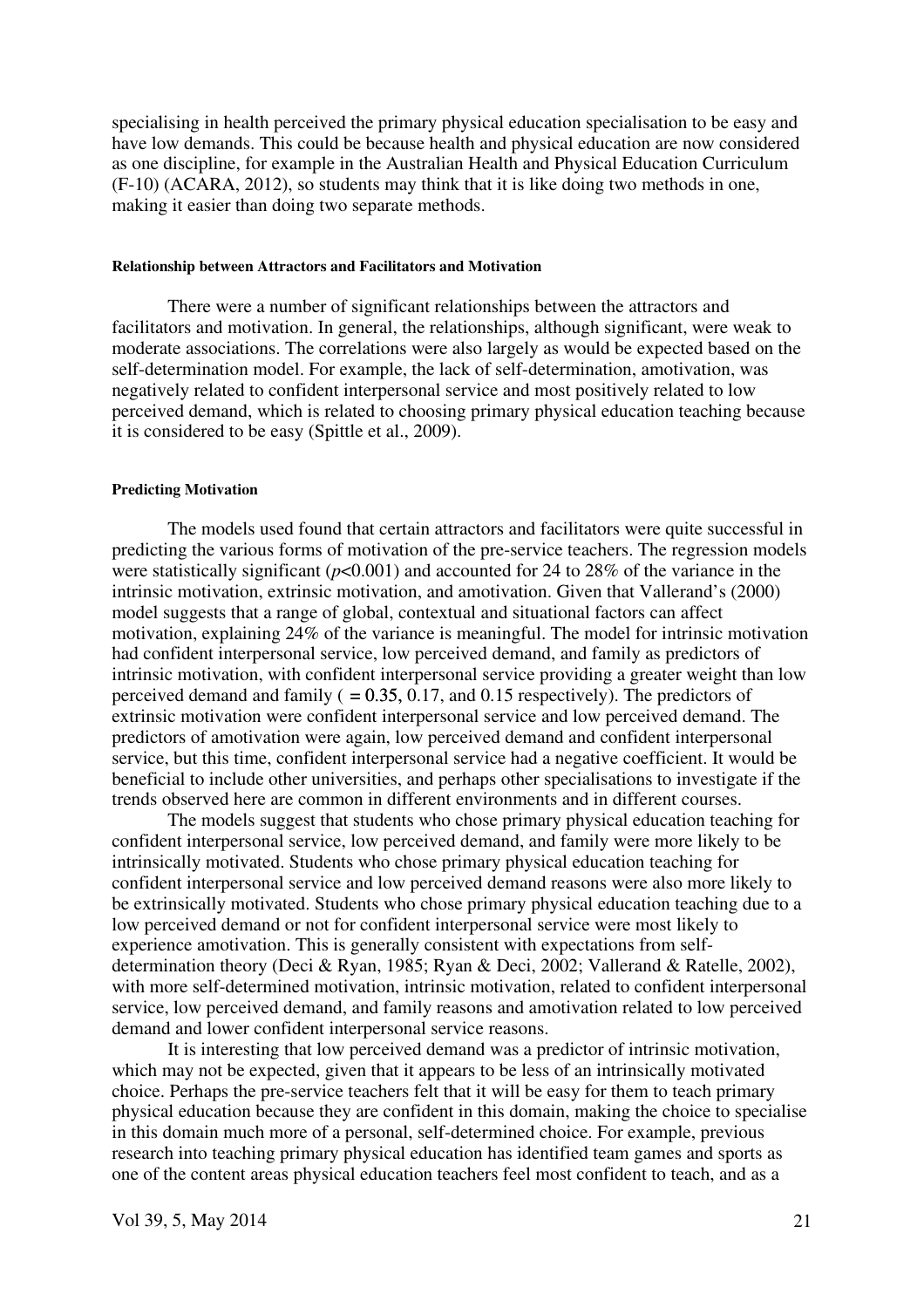consequence, spend more time teaching (Morgan & Bourke, 2005). This would explain why confident interpersonal service was also a predictor.

The results are somewhat similar to those of Spittle et al. (2009) with physical education pre-service teachers, rather than the primary specialists. Spittle et al. found that confident interpersonal service reasons were the strongest predictor of intrinsic motivation, which was also the case in the current study, but the model also included low perceived demand and family reasons as predictors. Sport and physical activity was the strongest predictor of extrinsic motivation for the physical education pre-service teachers, whereas for the primary physical education pre-service teachers in the current study, confident interpersonal service and low perceived demand reasons were the strongest predictors. The finding for amotivation was more consistent, with confident interpersonal service and low perceived demand predicting amotivation in both studies, although Spittle et al. also found that sport and physical activity was a predictor of amotivation. The interesting comparison between the two studies is the role of sport and physical activity. Sport and physical activity played much less of a role in predicting the different forms of motivation for the primary physical education specialists than for the physical education pre-service teachers. This perhaps suggests that students selected the specialisation or education course more for reasons other than physical activity and sport than those specially training in physical education This does make some sense, because the physical education pre-service teachers in the Spittle et al. study chose a physical education course to enrol in, perhaps with the expectation that there would be a significant sport and physical activity component to it. In the current study, students chose an education course and then, once enrolled, elected which specialisation to take. Thus, they may have chosen their course initially without a clear motivation to be involved in sport and physical activity. This does, however, seem to contradict the finding that sport and physical activity was the highest scoring reason in the current study.

The finding that pre-service teachers who had the highest levels of amotivation chose primary physical education teaching due to a low perceived demand or not for confident interpersonal service reasons is coherent with expectations of the self-determination model. Electing to take the specialisation because it is easy or low in demand is more likely to be associated with lower levels of self-determination. Self-determination is achieved when an individual perceives that they are the origin of their behaviour (Ryan & Deci, 2000) and choosing an activity because it is easy is a less proactive choice. This is a concern for those who do specialise for low perceived demand reasons because the subsequent motivation can influence teacher behaviour (Pelletier et al., 2002, Reeve et al., 1999) and student outcomes in physical education (Ntoumanis & Standage, 2009).. Thus, it is important to help preservice teachers consider the reasons for why they are selecting a particular specialisation, especially if it is for reasons that are less self-determined.

Choosing a course and career can be difficult, and selecting a course one knows little about may lead to negative consequences such as failure or lack of enjoyment. Physical education may be seen as an easy option (Belka et al., 1991), and this may be even more so for those already enrolled in a Bachelor of Education course seeking a teaching method to specialise in. especially if it is teaching primary school physical education. This study has found that there is a danger in selecting the primary physical education specialisation because of low perceived demand, with its strong association with amotivation. The confident interpersonal service reason was a strong predictor of all forms of motivation, making it a very strong reason behind motivation in pre-service primary physical education teachers. Encouraging students to select teacher education courses and specialisations based on what they are confident in and to help others and supporting students in fostering these desires would appear to be important in maintaining motivation.

Intrinsic motivation of teachers has been linked with positive outcomes for students (e.g., Pelletier et al., 2002, Reeve et al., 1999). This study suggested students with confident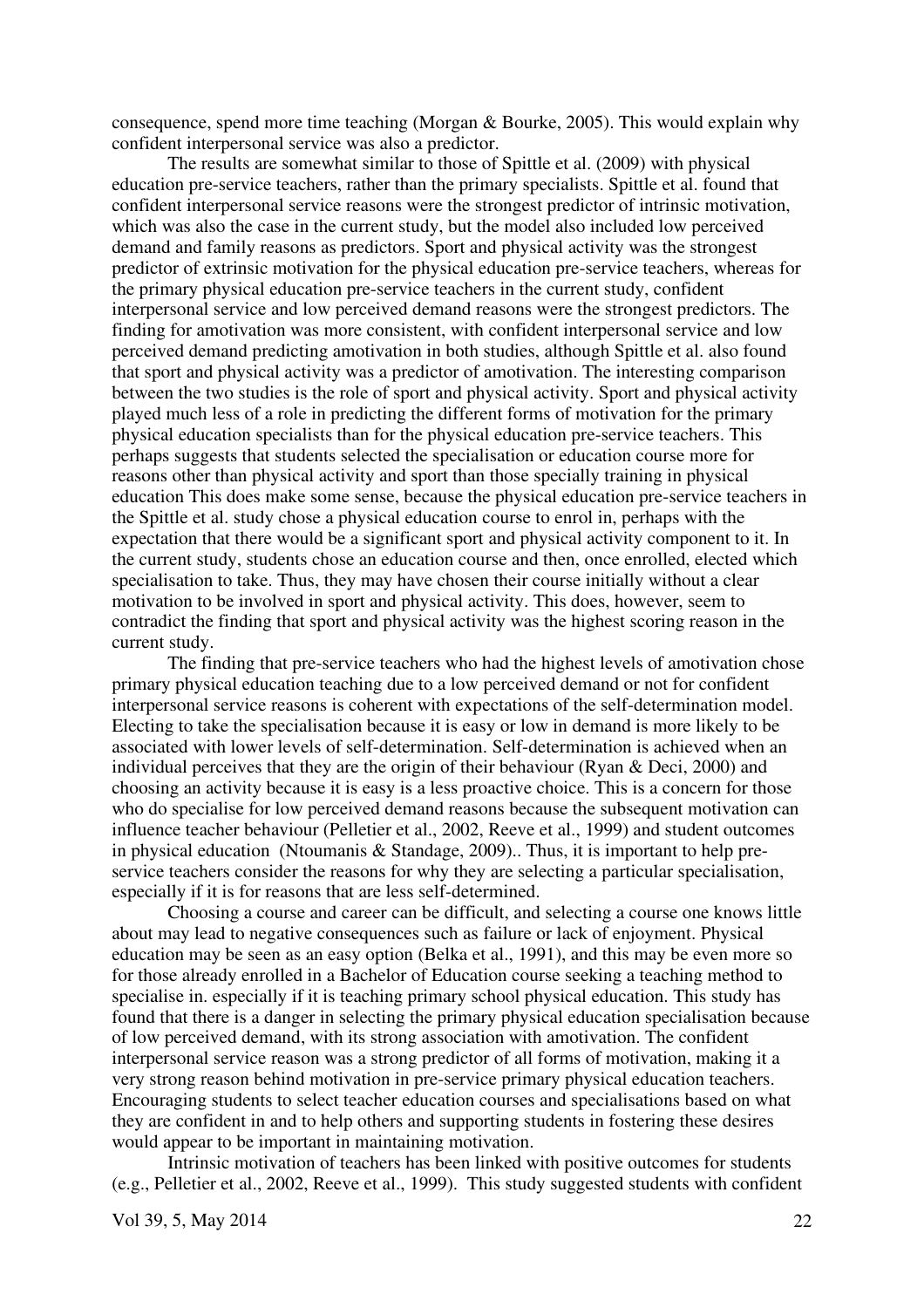interpersonal service, low perceived demand, and family reasons for completing the course were more likely to be intrinsically motivated. Thus, there are good reasons for encouraging and maintaining the motivation of pre-service teachers, and for developing intrinsic motivation in particular. Future studies could extend this research by investigating how these reasons and motivations impact on pre-service teacher outcomes in terms of performance in the course and as teachers.

# **References**

- ACARA (2012). The shape of the Australian curriculum: Health and physical education. Australian Curriculum, Assessment and Reporting Authority. Retrieved from: http://www.acara.edu.au
- Belka, D., Lawson, H., & Lipnickey, S. (1991). An exploratory study of undergraduate recruitment into several major programs at one university. Journal of Teaching in Physical Education, 10, 286-306.
- Boiche, J.C.S., Sarrazin, P.G., Grouzet, F.M.E., Pelletier, L.G., & Chanal, J.P. (2008). Students' motivational profiles and achievement outcomes in physical education: A self-determination perspective. Journal of Educational Psychology, 100, 688-710. http://dx.doi.org/10.1037/0022-0663.100.3.688
- Book, C. L., & Freeman, D. J. (1986). Differences in entry characteristics of elementary and secondary teacher candidates. Journal of Teacher Education, 37, 47-51. http://dx.doi.org/10.1177/002248718603700209
- Brookhart, S. M., & Freeman, D. J. (1992). Characteristics of entering teacher candidates. Review of Educational Research, 62, 37-60. http://dx.doi.org/10.3102/00346543062001037
- Deci, E., & Ryan, R. (1985). Intrinsic motivation and self-determination in human behavior. New York, NY: Plenum Press. http://dx.doi.org/10.1007/978-1-4899-2271-7
- Dewar, A., & Lawson, H. (1984). The subjective warrant and recruitment into physical education. Quest, 36, 15-25. http://dx.doi.org/10.1080/00336297.1984.10483797
- Goodlad, J. I. (1984). A place called school: Prospects for the future. New York, NY: McGraw-Hill.
- Hutchinson, G. (1993). Prospective teachers' perspectives on teaching physical education: An interview study on the recruitment phase of teacher socialization. Journal of Teaching in Physical Education, 12, 344-354.
- Joseph, P. B., & Green, N. (1986). Perspectives on reasons for becoming teachers. Journal of Teacher Education, 37(6), 28Ð33. http://dx.doi.org/10.1177/002248718603700605
- Kirk, D. (2005). Physical education, youth sport and lifelong participation: the importance of early learning experiences. European Physical Education Review, 11(3), 239 - 255.Lawson, J. (1983). Toward a model of teacher socialization in physical education: The subjective warrant, recruitment, and teacher education (Part 1), Journal of Teaching in Physical Education, 2, 3-16.
- Lindholm, J. A. (1997). Secondary school physical education teacher motivation: An application of personal investment theory. Journal of Teaching in Physical Education, 16, 426-439.
- Lortie, D. (1975). Schoolteacher: A sociological study. Chicago, IL: University of Chicago Press.
- Macdonald, D., Hutchins, C., & Madden, J. (1994). To leave or not to leave: Health and physical education teachers' career choices. ACHPER Healthy Lifestyles Journal, 41, 19-22.
- Malmberg, L. (2006). Goal-orientation and teacher motivation among teacher applicants and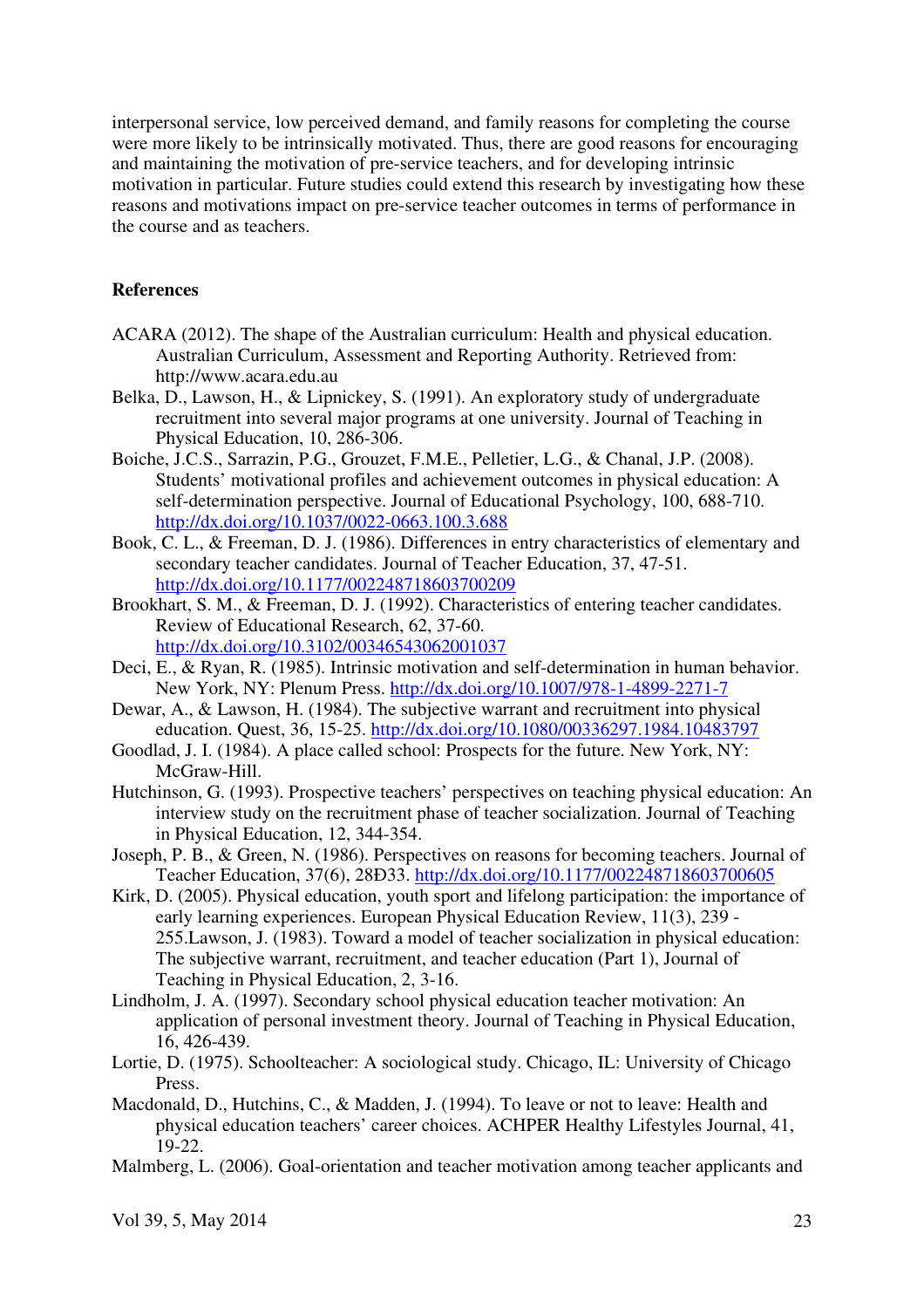student teachers. Teaching and Teacher Education, 22, 58-76. http://dx.doi.org/10.1016/j.tate.2005.07.005

- Moreira, H., Fox, K. R., & Sparkes, A. C. (2002). Job motivation profiles of physical educators: theoretical background and instrument development. British Educational Research Journal, 28, 845-861. http://dx.doi.org/10.1080/0141192022000019099
- Morgan, P. J. (2005). Primary school physical education: Far from reaching its potential. Every Child, 11(1), 20 Ð 21.
- Morgan, P. J., & Bourke, S. F. (2005). An investigation of preservice and primary school teachers' perspectives of PE teaching confidence and PE teacher education. ACHPER Healthy Lifestyles Journal, 52(1), 7 Ð 13.
- Ntoumanis, N. (2005). A prospective study of participation in optional school physical education using a self-determination theory framework. Journal of Educational Psychology, 97(3), 444-453. http://dx.doi.org/10.1037/0022-0663.97.3.444
- Ntoumanis, N., & Standage, M. (2009). Motivation in physical education classes: A selfdetermination theory perspective. Theory and Research in Education, 7(2), 194-202. http://dx.doi.org/10.1177/1477878509104324
- O'Brien, P., & Goddard, R. (2006). Beginning teachers: Easing transition to the classroom. Australian Educational Leader, 28, 28-31.
- Osguthorpe, R., & Sanger, M. (2013). The moral nature of teacher candidate beliefs about the purposes of schooling and their reasons for choosing teaching as a career. Peabody Journal of Education, 88(2), 180-197. http://dx.doi.org/10.1080/0161956X.2013.775871
- Pelletier, L., Seguin-Levesque, C., & Legault, L. (2002). Pressure from above and pressure from below as determinants of teachers' motivation and teaching behaviours. Journal of Educational Psychology, 94, 186-196. http://dx.doi.org/10.1037/0022-0663.94.1.186
- Pooley, J. (1972). Professional socialization: A model of the pre training phase applicable to physical education students. Quest, 18, 57-68. http://dx.doi.org/10.1080/00336297.1972.10519736
- Reeve, J., Bolt, E., & Cai, Y. (1999). Autonomy-supportive teachers: How they teach and motivate students. Journal of Educational Psychology, 9, 537Ð548. http://dx.doi.org/10.1037/0022-0663.91.3.537
- Richardson, P., & Watt, H. (2005). "I've decided to become a teacher": Influences on career change. Teaching and Teacher Education, 21, 475 Ð 489. http://dx.doi.org/10.1016/j.tate.2005.03.007
- Richardson, P., & Watt, H. (2006). Who chooses teaching and why? Profiling characteristics and motivations across three Australian universities. Asia-Pacific Journal of Teacher Education, 34, 27-56. http://dx.doi.org/10.1080/13598660500480290
- Ryan, R. M., & Deci, E. L. (2000). Self-determination theory and the facilitation of intrinsic motivation, social development, and well-being. American Psychologist, 55, 68-78. http://dx.doi.org/10.1037/0003-066X.55.1.68
- Ryan, R. M., & Deci, E. L. (2002). Overview of self-determination theory: An organismic dialectical perspective. In E. L. Deci & R. M. Ryan (Eds.), Handbook of selfdetermination research (pp. 3-33). Rochester, NY: The University of Rochester Press.
- Serow, R. C., Eaker, D., & Ciechalski, J. (1992). Calling, service, and legitimacy: Professional orientations and career commitment among prospective teachers. Journal of Research and Development in Education, 25, 136Ð141.
- Spittle, M., Jackson, K., & Casey, M. (2009). Applying self-determination theory to understand the motivation for becoming a physical education teacher. Teaching and Teacher Education, 25, 190-197. http://dx.doi.org/10.1016/j.tate.2008.07.005
- Spittle, M., Petering, F., Kremer, P., & Spittle, S. (2011) Stereotypes and self-perceptions of physical education pre-service teachers. Australian Journal of Teacher Education,